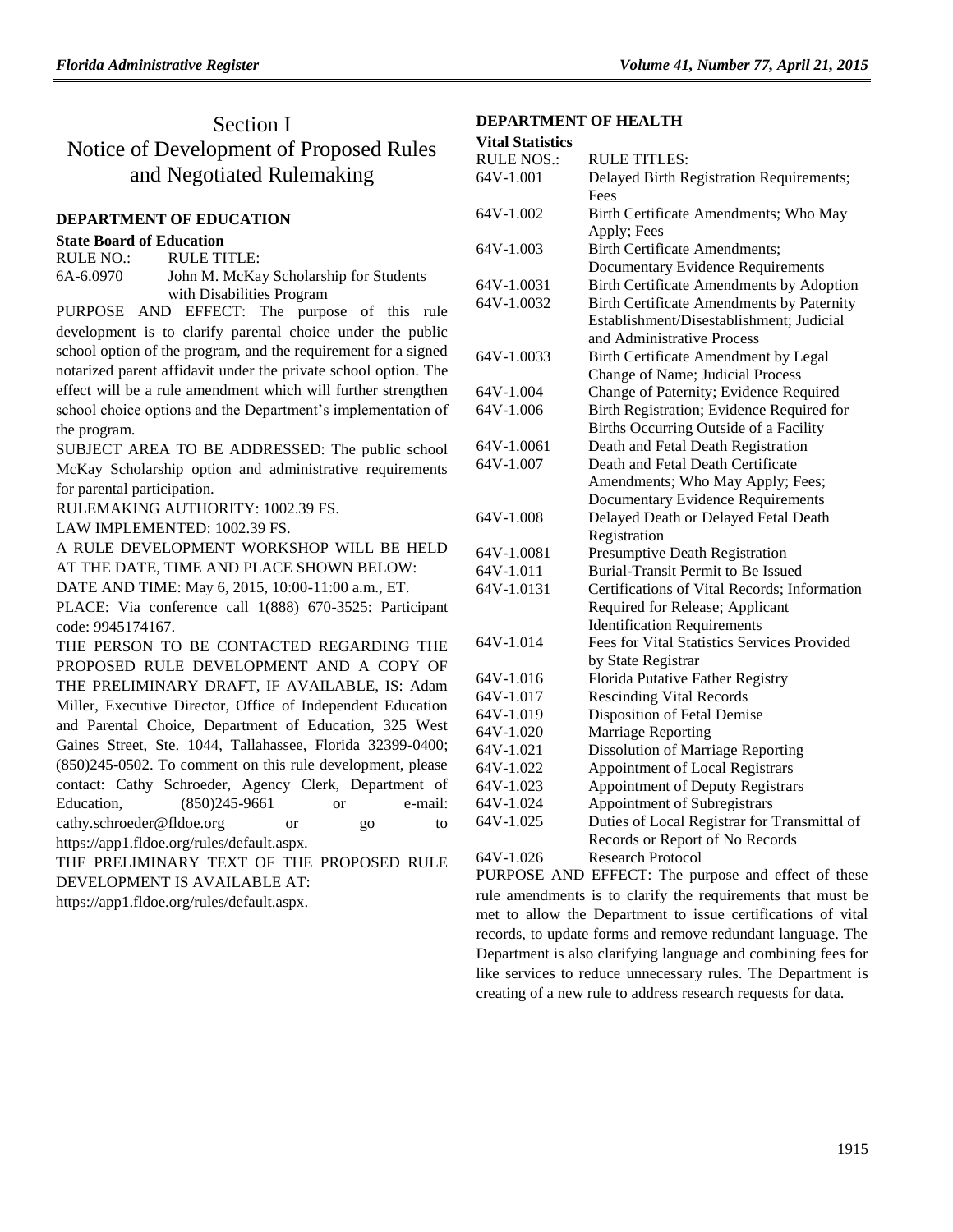SUBJECT AREA TO BE ADDRESSED: All rule sections in this chapter have been revised to better align with the changes the Bureau wishes to implement and to improve customer service to our partners and public clientele by updating forms, removing redundancy and obsolete forms. The Department is also creating a new rule to address research requests for data.

RULEMAKING AUTHORITY: [63.054\(3\), \(10\),](https://www.flrules.org/gateway/cfr.asp?id=63.054(3),%20(10),%20(14),%2063.062(1),%20382.003(7),%20(10),%20(11),%20382.006,%20382.008,%20382.0085,%20382.012,%20382.013,%20382.015(6),%20382.016,%20382.016(1),%20382.019,%20382.025,%20382.0255(1)(b),%20382.0255(3),%20383.33625(3),%20FS) (14), [63.062\(1\), 382.003\(7\), \(10\), \(11\), 382.006, 382.008, 382.0085,](https://www.flrules.org/gateway/cfr.asp?id=63.054(3),%20(10),%20(14),%2063.062(1),%20382.003(7),%20(10),%20(11),%20382.006,%20382.008,%20382.0085,%20382.012,%20382.013,%20382.015(6),%20382.016,%20382.016(1),%20382.019,%20382.025,%20382.0255(1)(b),%20382.0255(3),%20383.33625(3),%20FS)  [382.012, 382.013, 382.015\(6\), 382.016, 382.016\(1\), 382.019,](https://www.flrules.org/gateway/cfr.asp?id=63.054(3),%20(10),%20(14),%2063.062(1),%20382.003(7),%20(10),%20(11),%20382.006,%20382.008,%20382.0085,%20382.012,%20382.013,%20382.015(6),%20382.016,%20382.016(1),%20382.019,%20382.025,%20382.0255(1)(b),%20382.0255(3),%20383.33625(3),%20FS)  [382.025, 382.0255\(1\)\(b\), 382.0255\(3\), 383.33625\(3\) FS.](https://www.flrules.org/gateway/cfr.asp?id=63.054(3),%20(10),%20(14),%2063.062(1),%20382.003(7),%20(10),%20(11),%20382.006,%20382.008,%20382.0085,%20382.012,%20382.013,%20382.015(6),%20382.016,%20382.016(1),%20382.019,%20382.025,%20382.0255(1)(b),%20382.0255(3),%20383.33625(3),%20FS)

LAW IMPLEMENTED: [63.054, 63.054\(9\), 63.152, 68.07\(5\),](https://www.flrules.org/gateway/cfr.asp?id=63.054,%2063.054(9),%2063.152,%2068.07(5),%20382.003(5),%20(7),%20(9),%20(10),%20(11),%20382.005(3),%20(4),%20382.006,%20%20382.007,%20382.008,%20382.0085,%20382.011,%20382.012,%20382.013,%20382.015,%20382.015(2),%20(3),%20382.016,%20382.016(1)(b),%20382.017,%20382.019,%20382.021,%20382.023,%20382.025,%20383.33625,%20742.10,%20742.16,%20742.18(8),%20FS)  [382.003\(5\), \(7\), \(9\), \(10\), \(11\), 382.005\(3\), \(4\), 382.006,](https://www.flrules.org/gateway/cfr.asp?id=63.054,%2063.054(9),%2063.152,%2068.07(5),%20382.003(5),%20(7),%20(9),%20(10),%20(11),%20382.005(3),%20(4),%20382.006,%20%20382.007,%20382.008,%20382.0085,%20382.011,%20382.012,%20382.013,%20382.015,%20382.015(2),%20(3),%20382.016,%20382.016(1)(b),%20382.017,%20382.019,%20382.021,%20382.023,%20382.025,%20383.33625,%20742.10,%20742.16,%20742.18(8),%20FS)  [382.007, 382.008, 382.0085, 382.011, 382.012, 382.013,](https://www.flrules.org/gateway/cfr.asp?id=63.054,%2063.054(9),%2063.152,%2068.07(5),%20382.003(5),%20(7),%20(9),%20(10),%20(11),%20382.005(3),%20(4),%20382.006,%20%20382.007,%20382.008,%20382.0085,%20382.011,%20382.012,%20382.013,%20382.015,%20382.015(2),%20(3),%20382.016,%20382.016(1)(b),%20382.017,%20382.019,%20382.021,%20382.023,%20382.025,%20383.33625,%20742.10,%20742.16,%20742.18(8),%20FS)  [382.015, 382.015\(2\), \(3\), 382.016, 382.016\(1\)\(b\), 382.017,](https://www.flrules.org/gateway/cfr.asp?id=63.054,%2063.054(9),%2063.152,%2068.07(5),%20382.003(5),%20(7),%20(9),%20(10),%20(11),%20382.005(3),%20(4),%20382.006,%20%20382.007,%20382.008,%20382.0085,%20382.011,%20382.012,%20382.013,%20382.015,%20382.015(2),%20(3),%20382.016,%20382.016(1)(b),%20382.017,%20382.019,%20382.021,%20382.023,%20382.025,%20383.33625,%20742.10,%20742.16,%20742.18(8),%20FS)  [382.019, 382.021, 382.023, 382.025, 383.33625, 742.10,](https://www.flrules.org/gateway/cfr.asp?id=63.054,%2063.054(9),%2063.152,%2068.07(5),%20382.003(5),%20(7),%20(9),%20(10),%20(11),%20382.005(3),%20(4),%20382.006,%20%20382.007,%20382.008,%20382.0085,%20382.011,%20382.012,%20382.013,%20382.015,%20382.015(2),%20(3),%20382.016,%20382.016(1)(b),%20382.017,%20382.019,%20382.021,%20382.023,%20382.025,%20383.33625,%20742.10,%20742.16,%20742.18(8),%20FS)  [742.16, 742.18\(8\) FS.](https://www.flrules.org/gateway/cfr.asp?id=63.054,%2063.054(9),%2063.152,%2068.07(5),%20382.003(5),%20(7),%20(9),%20(10),%20(11),%20382.005(3),%20(4),%20382.006,%20%20382.007,%20382.008,%20382.0085,%20382.011,%20382.012,%20382.013,%20382.015,%20382.015(2),%20(3),%20382.016,%20382.016(1)(b),%20382.017,%20382.019,%20382.021,%20382.023,%20382.025,%20383.33625,%20742.10,%20742.16,%20742.18(8),%20FS)

IF REQUESTED IN WRITING AND NOT DEEMED UNNECESSARY BY THE AGENCY HEAD, A RULE DEVELOPMENT WORKSHOP WILL BE NOTICED IN THE NEXT AVAILABLE FLORIDA ADMINISTRATIVE REGISTER.

THE PERSON TO BE CONTACTED REGARDING THE PROPOSED RULE DEVELOPMENT AND A COPY OF THE PRELIMINARY DRAFT, IF AVAILABLE, IS: Ana Goold, Quality Assurance Manager, Bureau of Vital Statistics at (904)359-6900 or by email at Ana.Goold@flhealth.gov.

THE PRELIMINARY TEXT OF THE PROPOSED RULE DEVELOPMENT IS NOT AVAILABLE.

# Section II Proposed Rules

### **[DEPARTMENT OF STATE](https://www.flrules.org/gateway/department.asp?id=1)**

#### **[Division of Cultural Affairs](https://www.flrules.org/gateway/organization.asp?id=17)**

RULE NO.: RULE TITLE:

[1T-1.001](https://www.flrules.org/gateway/ruleNo.asp?id=1T-1.001) Division of Cultural Affairs

PURPOSE AND EFFECT: The purpose of this amendment is to revise terms in the rule relative to the "Trust Agreement," since the agreement is now an "Endowment Agreement." The amendment also assigns numbers to the following forms; 1) Notice of Investment Requirements and 2) Investment Plan.

SUMMARY: This amendment revises the Cultural Endowment Program award agreement, definitions, audit language, reporting requirements, and grant administration.

SUMMARY OF STATEMENT OF ESTIMATED REGULATORY COSTS AND LEGISLATIVE RATIFICATION:

The Agency has determined that this will not have an adverse impact on small business or likely increase directly or indirectly regulatory costs in excess of \$200,000 in the

aggregate within one year after the implementation of the rule. A SERC has not been prepared by the Agency.

The Agency has determined that the proposed rule is not expected to require legislative ratification based on the statement of estimated regulatory costs or if no SERC is required, the information expressly relied upon and described herein: The amendment will not have a direct or indirect adverse financial impact on small businesses.

Any person who wishes to provide information regarding a statement of estimated regulatory costs, or provide a proposal for a lower cost regulatory alternative must do so in writing within 21 days of this notice.

RULEMAKING AUTHORITY: [265.284\(5\)\(d\), 265.285\(1\)\(c\),](https://www.flrules.org/gateway/cfr.asp?id=265.284(5)(d),%20265.285(1)(c),%20265.286(1),%20265.701(4),%20FS)  [265.286\(1\), 265.701\(4\) FS.](https://www.flrules.org/gateway/cfr.asp?id=265.284(5)(d),%20265.285(1)(c),%20265.286(1),%20265.701(4),%20FS)

LAW IMPLEMENTED: [215.97,](https://www.flrules.org/gateway/statute.asp?id=215.97) [265.284,](https://www.flrules.org/gateway/statute.asp?id=%20265.284) [265.285,](https://www.flrules.org/gateway/statute.asp?id=%20265.285) [265.286,](https://www.flrules.org/gateway/statute.asp?id=%20265.286) [265.701,](https://www.flrules.org/gateway/statute.asp?id=%20265.701) [286.011,](https://www.flrules.org/gateway/statute.asp?id=%20286.011) [286.012,](https://www.flrules.org/gateway/statute.asp?id=%20286.012) [286.25](https://www.flrules.org/gateway/statute.asp?id=%20286.25) FS.

IF REQUESTED WITHIN 21 DAYS OF THE DATE OF THIS NOTICE, A HEARING WILL BE SCHEDULED AND ANNOUNCED IN THE FAR.

THE PERSON TO BE CONTACTED REGARDING THE PROPOSED RULE IS: Carlos A. Rey, Florida Department of State, 500 South Bronough St., Tallahassee, FL 32399, (850)245-6500.

### THE FULL TEXT OF THE PROPOSED RULE IS:

1T-1.001 Division of Cultural Affairs.

(1) Florida Council on Arts and Culture.

(a) Membership and duties of the Florida Council on Arts and Culture (Council) shall be in accordance with Section 265.285, F.S.

(b) Officers. The Chairperson, Vice Chairperson, and Secretary of the Council shall be elected annually by the Council membership and may be re-elected for subsequent terms. In the event of the resignation or term-expiration of an officer, interim elections may be held.

(c) The Chairperson has the authority to appoint standing and ad hoc committees of the Council, as well as appoint task forces made up of members of the Council and the general public. Standing and ad hoc committees, or task forces may report any recommendations to the Council at the next scheduled Council meeting. Recommendations shall be final upon approval by the Council, unless rejected by the Secretary of State.

(d) The Council shall meet in accordance with Section  $265.285(1)(b)$ , F.S. Notice shall be provided and meetings shall be conducted in accordance with Section 120.525, F.S.

(2) Cultural Endowment Program. The purpose of this program is to create an endowment matching funds program that will provide operating resources to participating cultural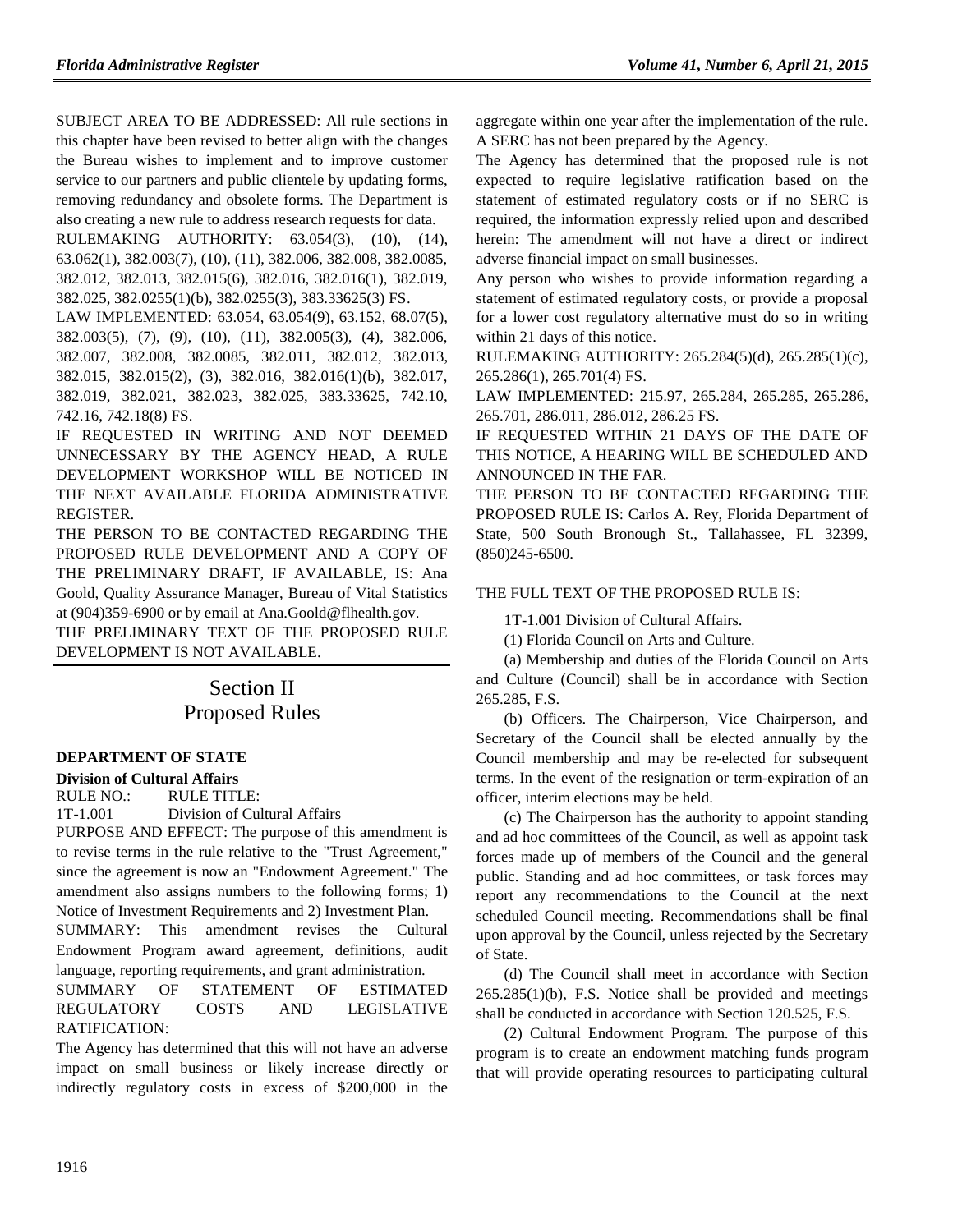organizations. All endowment applicants must meet the requirements setforth in the program guidelines [http://dos.florida-](http://dos.florida-arts.org/grants/guidelines/endowment.guidelines.cfm)

[arts.org/grants/guidelines/endowment.guidelines.cfm](http://dos.florida-arts.org/grants/guidelines/endowment.guidelines.cfm) , effective XX/XX, which are available from the Division at http://dos.myflorida.com/cultural/grants/grant-

programs/cultural-endowment/ www.Florida arts.org and are hereby incorporated by reference. There are two components to the program, application for Cultural Sponsoring Organization Designation and State Matching Share application, receipt, and management.

(a) Cultural Sponsoring Organization Designation.

1. Administrative and Legal Eligibility. The applicant must:

a. Be a qualified corporation as defined in Section 265.603(5), F.S.

b. Have satisfied the administrative requirements of previous grants received from the Division.

2. Program Eligibility. An eligible application shall consist of the following documents and information:

a. A completed and signed Cultural Endowment Application Form (CA2E037, eff.8/02), incorporated by reference and available from the Division.

b. A letter from the chairman of the board or president of the sponsoring organization formally requesting designation as a Cultural Sponsoring Organization.

c. A copy of the organization's determination letter from the Internal Revenue Service confirming tax exempt status, pursuant to section 501(c)(3) or (4) of the Internal Revenue Code of 1954.

d. A copy of documentation of eligibility to receive contributions pursuant to the provisions of Section 170 of the Internal Revenue Code of 1954.

e. The description and documentation of a program that qualifies the organization as a sponsoring organization. The description and documentation shall include printed performance or printed exhibition material such as brochures, programs, or catalogues.

3. The Division shall submit the names of all eligible applicants to the Florida Arts Council for review and recommendation.

4. The Florida Arts Council shall review the names of the eligible applicants and submit the recommendations to the Secretary of State.

5. The Secretary of State shall review the recommendations of the Florida Arts Council and designate the eligible applicants as Cultural Sponsoring Organizations.

6. The Division shall notify each applicant in writing of the Secretary of State's designation.

(b) State Matching Share.

1. Administrative and Legal Eligibility for receipt of a State Matching Share. The applicant for a State Matching Share must:

a. Satisfy the requirements for Cultural Sponsoring Organization Designation in paragraph (2)(a) above, and

b. Have not been awarded a State Matching Share within the 23-month period preceding this application. The 23-month period commences on the day following the date the previous State Matching Share was awarded. For the purposes of this program, a State Matching Share is considered to have been awarded as of July 1 of the fiscal year for which the Florida Legislature appropriates sufficient funds for the Department to enter into a Trust Agreement with an eligible organization.

2. Program Eligibility. An eligible application shall consist of the following documents and information:

a. A completed and signed Cultural Endowment Application Form (CA2E037, eff. 8/02), incorporated by reference and available from the Division, and submitted on or before the annual June 1 deadline.

b. A list of the applicant's current board members, including each member's full name, occupation, address, phone number, and position held with the applicant organization.

c. A copy of the organization's independent certified audit for the last completed fiscal year.

d. Documentation establishing that the organization has deposited, prior to the application deadline, new contributions having a market value of at least \$360,000 for each individual endowment.

e. Documentation of Cultural Sponsoring Organization designation or an application for designation.

f. A statement from the chairman of the board or president of the applicant certifying that all documentation is true and correct, and that the Department shall have access to the applicant's records for endowment program purposes.

3. Funding Request. The Division shall not accept two or more applications for a \$240,000 State Matching Share from the same organization under a single application deadline.

4. Matching Funds.

a. At the time of application, eligible applicants shall have on deposit in an applicant-owned cultural endowment program fund new contributions of at least \$360,000 cash, or cash equivalents with a market value of at least \$360,000.

b. Before the State Matching Share is transferred to the Cultural Sponsoring Organization, the Organization must provide documentation to the Division that the Organization has made prudent arrangements for the trusteeship of the entire endowment.

5. Compliance Date. The Compliance Date is the latest date of the following dates: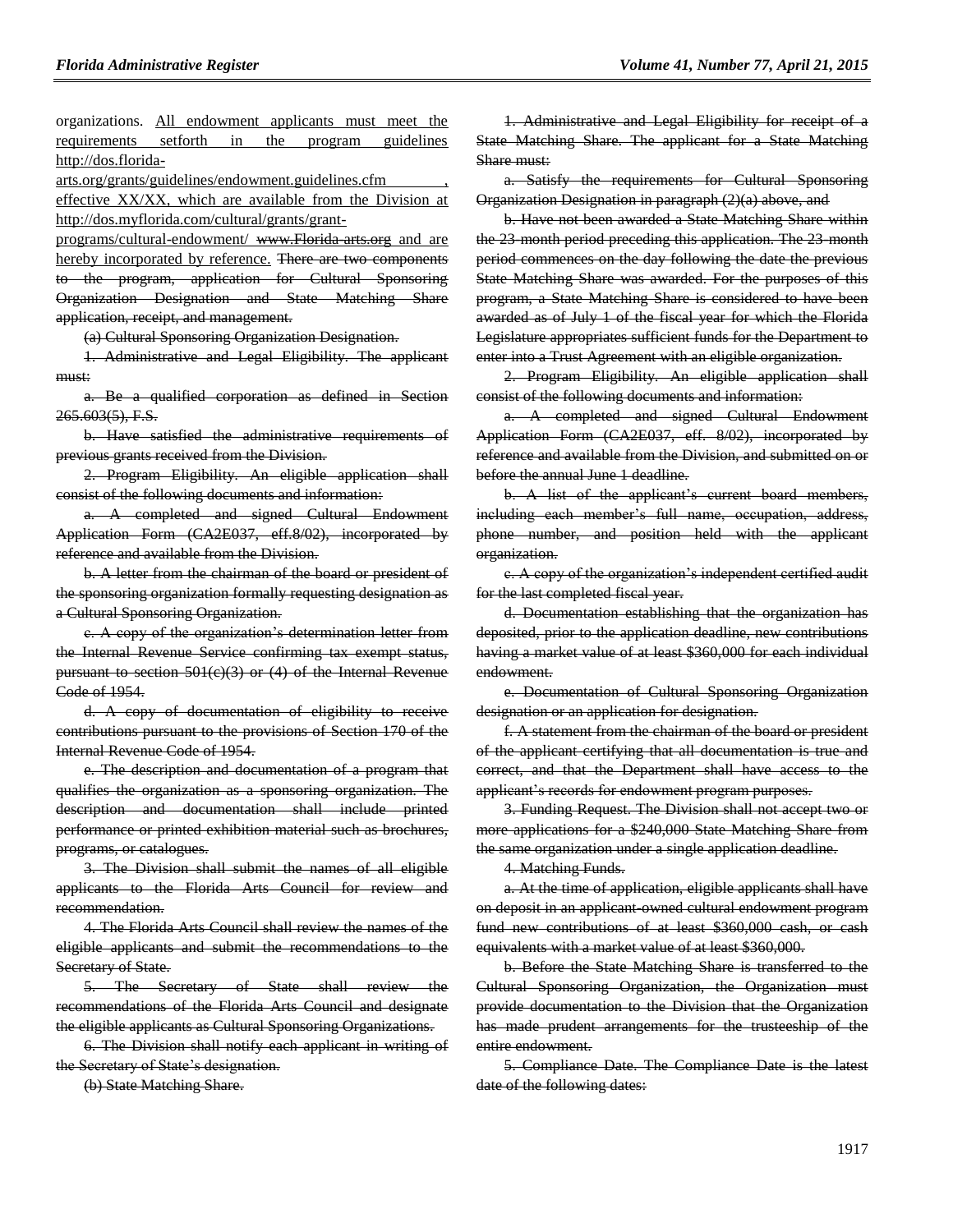a. The date the applicant was designated a Cultural Sponsoring Organization; or

b. The date the applicant deposited new contributions having a total capital or assessed value of at least \$360,000 into the organization's cultural endowment program fund.

6. Priority List. The Division shall submit to the Secretary of State a list of all eligible Cultural Sponsoring Organizations in the order of their compliance date for each application deadline with the earliest date first. In the event that two or more Cultural Sponsoring Organizations have the same compliance date, the organizations will be ranked on the Priority List in the order of earliest to latest match deposit date. Once a State Matching Share is awarded by the Legislature, the organization is removed from the list.

7. Reporting Requirements. Each and every year, the Cultural Sponsoring Organization shall submit an annual report to the Division within 45 days after the expiration of the organization's fiscal year. The report shall detail:

a. How endowment fund interest was used.

b. The benefits of the endowment program to the organization.

c. How the \$600,000 endowment corpus is invested.

8. Audit.

a. An annual audit of the organization's financial accounts shall be conducted by an independent certified public accountant and submitted to the auditor general and the Division for review within nine months after the expiration of the organization's fiscal year.

b. The audit must specifically recognize the \$600,000 endowment corpus (State Matching Share: \$240,000 and local match: \$360,000) as an asset of the Cultural Sponsoring Organization.

9. Priority List Retention. If sufficient funds are not appropriated by the Legislature for distribution to the Cultural Sponsoring Organization, the Department shall maintain the organization on the Priority List for the subsequent release of one State Matching Share to the organization, pending appropriation. It is the obligation of the organization to maintain eligibility for a State Matching Share while on the Priority List. If the organization chooses to expend part or all of the \$360,000 match, the organization will be removed from the Priority List and the organization will be required to submit a new application.

10. Each organization shall enter into a trust agreement (CA2E039, eff. 8/02), incorporated by reference and available from the Division, with the State of Florida for the management of the endowment fund. The trust agreement shall include:

a. An investment plan as detailed in subparagraph  $(2)(b)11.$  below.

b. Other provisions as agreed to by both the organization and the state.

11. Investment Plan. Each organization shall submit an investment plan that shall direct the Trustee to preserve the principal amount of each endowment while maximizing current income through the use of investment quality financial instruments. For the purposes of this program:

a. Investment quality means instruments rated in one of the four highest classifications as established by a nationally recognized rating service.

b. Financial instruments means bonds, notes, or other obligations of the United States or those guaranteed by the United States or for which the credit of the United States is pledged for the payment of the principal and interest or dividends thereof; state bonds pledging the full faith and credit of the State of Florida and revenue bonds additionally secured by the full faith and credit of the state; bonds of the several counties or districts in the State of Florida containing a pledge of the full faith and credit of the county or district involved; savings accounts in, or certificates of deposit of, any bank, savings bank, or savings and loan association incorporated under the laws of this state or organized under the laws of the United States doing business and situated in this state, the accounts of which are insured by the Federal Government or an agency thereof; commercial paper of prime quality of the highest letter and numerical rating as provided for by at least one nationally recognized rating service; common stock, preferred stock, and interest-bearing obligations of a corporation having an option to convert into common stock provided the corporation is organized under the laws of the United States, any state or organized territory of the United States, or the District of Columbia; or the corporation is listed on any one or more of the recognized national stock exchanges in the United States and conforms with the periodic reporting requirements under the Securities Exchange Act of 1934.

12. For Cultural Sponsoring Organizations that use the services of an investment manager or other fiduciary entity for the investment of any portion of the endowment corpus, the Cultural Sponsoring Organization must maintain ownership of the assets and have the authority to break the investment services agreement.

(3) The following forms must be used in the administration of the Cultural Endowment Program and are hereby incorporated by reference and available at http://dos.myflorida.com/cultural/grants/grant-

programs/cultural-endowment/ www.Florida arts.org:

(a) Cultural Endowment Application Form (CA2E037, (hyperlink), eff. XX/XX) and available at http://dos.myflorida.com/media/31122/cepapplformca2e037.p df.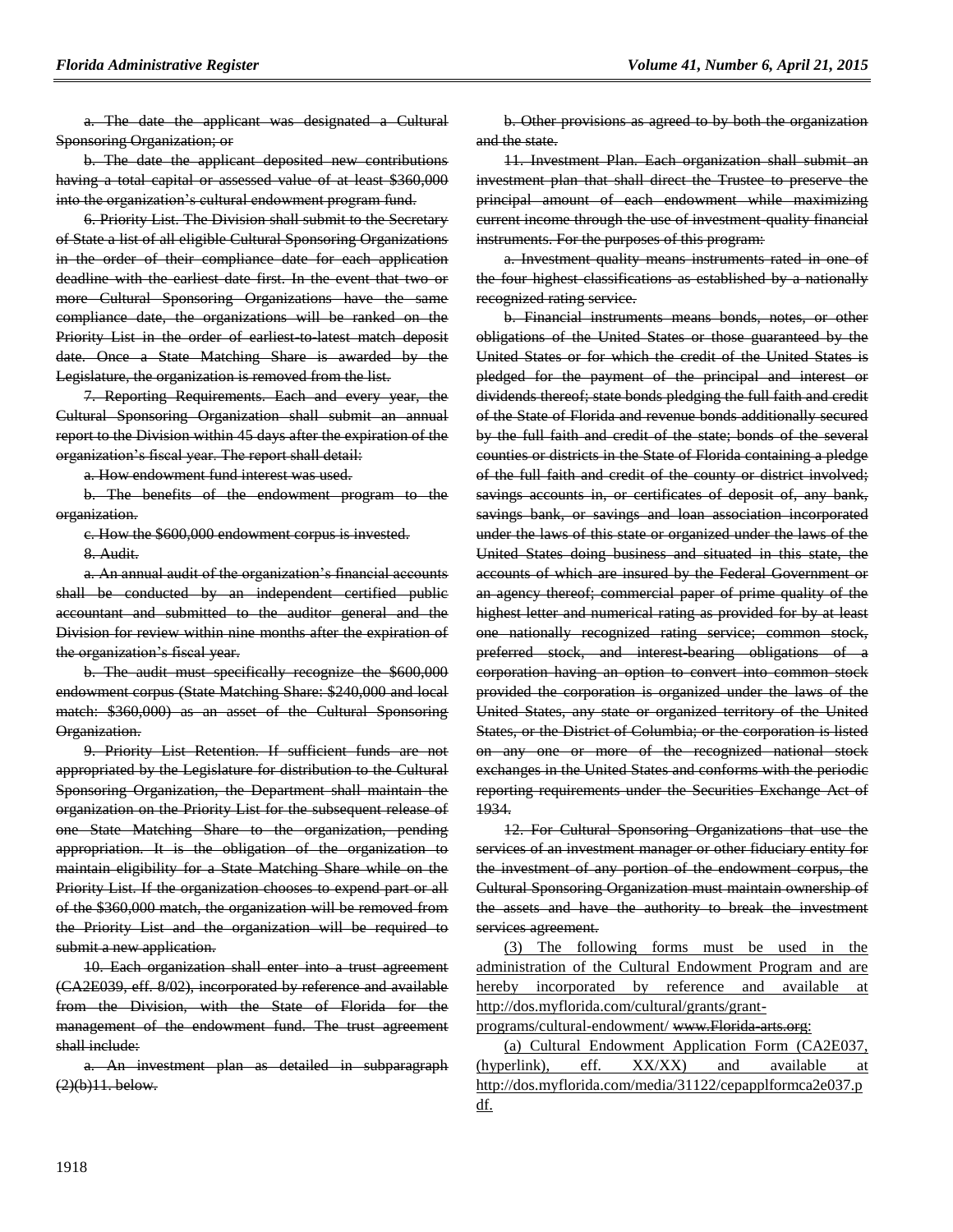(b) The Cultural Endowment Agreement (CA2E039, (hyperlink) eff. XX/XX).

(c) Annual Report Form (CA2E100 (hyperlink) eff. XX/XX).

Rulemaking Authority 265.605(1), 265.608(1), 265.609(1), (4), 265.701(5) FS. Law Implemented 265.285, 265.601-.603, 265.605- .606, 265.701 FS. History–New 11-23-82, Formerly 1T-1.01, Amended 10-1-96, 10-31-96, 2-2-97, 6-2-97, 7-17-97, 9-10-97, 1-4- 98, 7-26-98, 8-2-98, 10-5-98, 10-25-98, 8-17-99, 8-1-02, 12-29-02, 10-14-03(17), 10-14-03(20), 11-16-03, 2-2-05, 5-16-05, 6-21-05, 12- 20-05, 5-22-06, 6-5-06, 6-27-06, 8-20-07, 9-16-07, 1-8-08, 7-8-08, 9- 8-08, 3-5-09, 6-17-09, 10-27-09, 7-13-10, XX-XX-XX.

NAME OF PERSON ORIGINATING PROPOSED RULE: Carlos A. Rey

NAME OF AGENCY HEAD WHO APPROVED THE PROPOSED RULE: Ken Detzner

DATE PROPOSED RULE APPROVED BY AGENCY HEAD: April 9, 2015

DATE NOTICE OF PROPOSED RULE DEVELOPMENT PUBLISHED IN FAR: August 7, 2015

### **[DEPARTMENT OF BUSINESS AND PROFESSIONAL](https://www.flrules.org/gateway/department.asp?id=61)  [REGULATION](https://www.flrules.org/gateway/department.asp?id=61)**

#### **[Division of Hotels and Restaurants](https://www.flrules.org/gateway/organization.asp?id=249)**

RULE NO.: RULE TITLE:

[61C-5.023](https://www.flrules.org/gateway/ruleNo.asp?id=61C-5.023) Citations

PURPOSE AND EFFECT: To improve the disciplinary citation process and reduce the number of Administrative Complaints filed.

SUMMARY: The proposed rule amendment adopts an updated disciplinary citation form; adds an additional citable offense and definitions; removes the limit of two citations for previously cited offenses, the option to dismiss a citation issued for operating with an expired certificate of operation if corrected within 90 days, and the two year grace period for operating with a delinquent certificate of operation; and simplifies the disciplinary process.

SUMMARY OF STATEMENT OF ESTIMATED REGULATORY COSTS AND LEGISLATIVE RATIFICATION:

The Agency has determined that this will not have an adverse impact on small business or likely increase directly or indirectly regulatory costs in excess of \$200,000 in the aggregate within one year after the implementation of the rule. A SERC has not been prepared by the Agency.

The Agency has determined that the proposed rule is not expected to require legislative ratification based on the statement of estimated regulatory costs or if no SERC is required, the information expressly relied upon and described herein: the economic review conducted by the agency.

Any person who wishes to provide information regarding a statement of estimated regulatory costs, or provide a proposal for a lower cost regulatory alternative must do so in writing within 21 days of this notice.

RULEMAKING AUTHORITY: [399.16](https://www.flrules.org/gateway/statute.asp?id=399.16) FS.

LAW IMPLEMENTED: [399.105,](https://www.flrules.org/gateway/statute.asp?id=399.105) [399.16](https://www.flrules.org/gateway/statute.asp?id=%20399.16) FS.

IF REQUESTED WITHIN 21 DAYS OF THE DATE OF THIS NOTICE, A HEARING WILL BE SCHEDULED AND ANNOUNCED IN THE FAR.

THE PERSON TO BE CONTACTED REGARDING THE PROPOSED RULE IS: Kela Timmons, Division of Hotels and Restaurants, Department of Business and Professional Regulation, 1940 North Monroe Street, Tallahassee, Florida 32399; (850)488-1133; dhr.rules@myfloridalicense.com.

#### THE FULL TEXT OF THE PROPOSED RULE IS:

(1) Upon a determination of probable cause, the division will issue a citation for:

(a) Performing work without a valid permit or license, or Ooperating an elevator without a valid temporary operating permit as required under Chapter 399, F.S., or performing activity requiring a permit, certificate, or license without a valid permit, certificate, or license.

(b) Operating an elevator without with a valid certificate of operation that has been expired for two or more consecutive years.

(2) No change.

(3) The citation must be issued using DBPR Form HR 5023-059, DISCIPLINARY CITATION AND STOP WORK ORDER, [\(https://flrules.org/Gateway/reference.asp?No=Ref-](https://flrules.org/Gateway/reference.asp?No=Ref-05407)[05407](https://flrules.org/Gateway/reference.asp?No=Ref-05407)

[https://www.flrules.org/Gateway/reference.asp?No=Ref-](https://www.flrules.org/Gateway/reference.asp?No=Ref-00706)

[00706\)](https://www.flrules.org/Gateway/reference.asp?No=Ref-00706) incorporated herein by reference and effective 2015 April 8 September 29, 2011. The citation will constitute a stop work order only when issued under paragraph (1)(a). A sample copy of this form is available from the Division of Hotels and Restaurants Internet website at [www.MyFloridaLicense.com/dbpr/hr;](http://www.myfloridalicense.com/dbpr/hr) by e-mail to [dhr.elevators@m](mailto:dhr.elevators@)yfloridalicense.com; or upon written request to the Division of Hotels and Restaurants, Bureau of Elevator Safety, 1940 North Monroe Street, Tallahassee, Florida 32399-1013.

(4) through (5) No change.

(6) Definitions.

(a) "First citation" means a citation issued when no prior citation involving the same subject for violations of paragraph  $(1)(a)$  or the same elevator for violations of paragraph  $(1)(b)$ has become or resulted in a Final Order within the 24 months preceding the date the current citation is issued.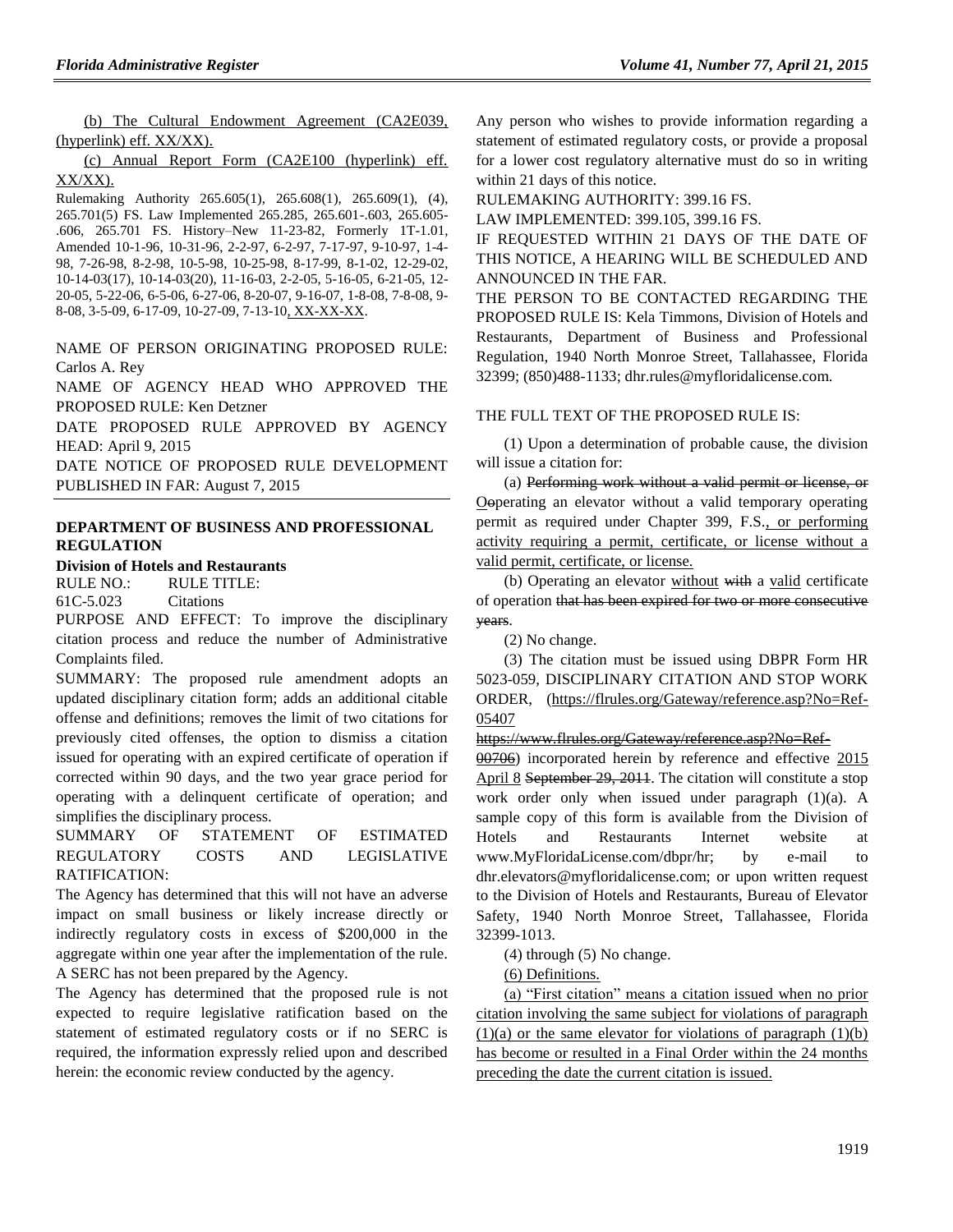(b) "Second citation" means a citation issued when one prior citation involving the same subject for violations of paragraph (1)(a) or the same elevator for violations of paragraph (1)(b) has become or resulted in a Final Order within the 24 months preceding the date the current citation is issued and the current violation is the same as a previous violation.

(c) "Third citation" means a citation issued when two prior citations involving the same subject for violations of paragraph (1)(a) or the same elevator for violations of paragraph (1)(b) have become or resulted in a Final Order within the 24 months preceding the date the current citation is issued and the current violation is the same as a previous violation.

(d) "Fourth and any subsequent citation" means a citation issued when three or more prior citations involving the same subject for violations of paragraph  $(1)(a)$  or the same elevator for violations of paragraph (1)(b) have become or resulted in a Final Order within the 24 months preceding the date the current citation is issued and the current violation is the same as a previous violation.

 $(7)(6)$  A citation issued under paragraph  $(1)(a)$  will result in the following fines:

(a) Erecting, cConstructing, installing, altering, or relocating an elevator without obtaining a permit, in violation of Section 399.03(1), F.S., will result in a fine of \$250 for the first citation, offense and \$500 for the second citation, \$750 for the third citation, and \$1,000 for the fourth and any subsequent citation offense.

(b) Operating an elevator or allowing an elevator to operate for temporary use during installation or alteration without a valid temporary operating permit, in violation of Section 399.03(10), F.S., will result in \$250 for the first citation, offense and \$500 for the second citation, \$750 for the third citation, and \$1,000 for the fourth and any subsequent citation offense.

(c) Performing work that requires licensure as an elevator inspector without a license or with an expired license, in violation of Section 399.17, F.S., will result in a fine of \$250 for the first citation, offense and \$500 for the second citation, \$750 for the third citation, and \$1,000 for the fourth and any subsequent citation offense.

(d) Performing work that requires licensure as an elevator technician without a license or with an expired license, in violation of Section 399.01(14), F.S., will result in a fine of \$250 for the first citation, offense and \$500 for the second citation, \$750 for the third citation, and \$1,000 for the fourth and any subsequent citation offense.

(e) Employing persons to construct, install, inspect, maintain, or repair any vertical conveyance without a license, in violation of Section 399.01(12), F.S., will result in a fine of \$250 for the first citation, \$500 for the second citation, \$750 for the third citation, and \$1,000 for the fourth and any subsequent citation.

 $(8)(7)$  A citation issued under paragraph  $(1)(b)$  will result in a fine of \$250 for the first citation, offense and \$500 for the second citation, \$750 for the third citation, and \$1,000 for the fourth and any subsequent citation offense. Citations issued under paragraph (1)(b) will be dismissed if a valid certificate of operation has been obtained before the citation becomes a final order.

(8) The division will issue a citation for first and second offenses of the same violation. A third offense of the same violation will result in the issuance of an administrative complaint.

(9) The subject has 30 days from the date the citation is served to accept the citation or request a hearing pursuant to Chapter 120, F.S., in writing. If a hearing is requested, any resulting penalty shall be assessed according to this rule. If the subject does not request a hearing within 30 days after the date the citation is served, the citation will become a final order on the 90th day after the day the citation has been served.

 $(10)$ Violations of paragraph  $(1)(b)$  that are not corrected within 90 days of the date the citation has been served will result in the issuance of a new citation for a subsequent second offense of the same violation.

(11) through (13) No change.

Rulemaking Authority 399.16 FS. Law Implemented 399.105, 399.16 FS. History-New 1-10-12, Amended

NAME OF PERSON ORIGINATING PROPOSED RULE: Diann Worzalla, Director, Division of Hotels and Restaurants, Department of Business and Professional Regulation. NAME OF AGENCY HEAD WHO APPROVED THE PROPOSED RULE: Ken Lawson, Secretary, Department of Business and Professional Regulation. DATE PROPOSED RULE APPROVED BY AGENCY HEAD: April 10, 2015 DATE NOTICE OF PROPOSED RULE DEVELOPMENT PUBLISHED IN FAR: February 16, 2015

#### **[DEPARTMENT OF CHILDREN AND FAMILIES](https://www.flrules.org/gateway/department.asp?id=65) [Mental Health Program](https://www.flrules.org/gateway/organization.asp?id=344)**

RULE NO.: RULE TITLE: [65E-14.021](https://www.flrules.org/gateway/ruleNo.asp?id=65E-14.021) Schedule of Covered Services PURPOSE AND EFFECT: The purpose of this rulemaking is to amend four specific regulatory elements. This rulemaking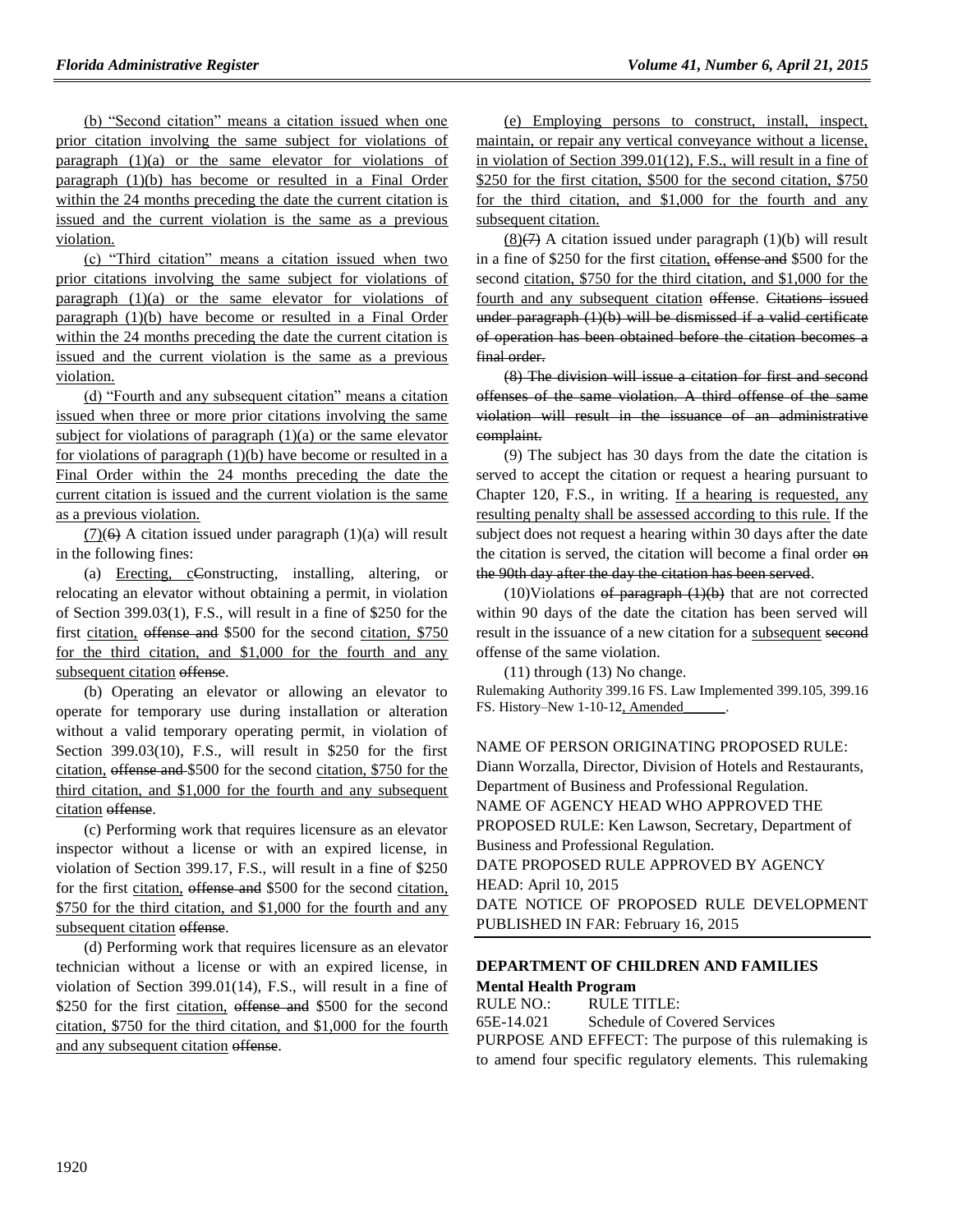will revise the Measurement Standard applicable to paragraph (4)(f) Crisis Support/Emergency; revise the Measurement Standard applicable to paragraph (4)(m) In-Home and On-Site; revise the Annualized Standard Units applicable to paragraph (4)(i) Drop-in/Self help Centers; and incorporate revised form CF-MH 1045, Feb 2015, Program Description. The effect of revising the Measurement Standards will be to permit a broader range of programmatically appropriate allowable activities for those services. The effect of revising the Annualized Standard Units will be to align a pre-existing exception to the correct measurement standard applicable to the service. The effect of revising the form will be to clarify the distinction between Department-funded service data elements and non-Department-funded service data elements reported in the form. The regulations addressing these elements, as amended on July 27, 2014, have been identified by agencies subject to this rule as creating unintended regulatory burdens during implementation.

SUMMARY: This rulemaking amends: 1) the Measurement Standards applicable to the Crisis Support/Emergency and In-Home and On-Site Covered Services, 2) a pre-existing exception to the Annualized Standard Units applicable to Drop-in/Self help Centers, and 3) the elimination of unnecessary references to "Medicaid services" and adoption of the already defined term "Covered Service" in sections of Form CF-MH 1045.

SUMMARY OF STATEMENT OF ESTIMATED REGULATORY COSTS AND LEGISLATIVE RATIFICATION:

The Agency has determined that this will not have an adverse impact on small business or likely increase directly or indirectly regulatory costs in excess of \$200,000 in the aggregate within one year after the implementation of the rule. A SERC has not been prepared by the Agency.

The Agency has determined that the proposed rule is not expected to require legislative ratification based on the statement of estimated regulatory costs or if no SERC is required, the information expressly relied upon and described herein: Staff analysis of this amendment has identified these changes as technical in nature with no increase to direct or indirect regulatory compliance costs.

Any person who wishes to provide information regarding a statement of estimated regulatory costs, or provide a proposal for a lower cost regulatory alternative must do so in writing within 21 days of this notice.

RULEMAKING AUTHORITY: [394.78\(1\), \(5\), 394.9082\(11\),](https://www.flrules.org/gateway/cfr.asp?id=394.78(1),%20(5),%20394.9082(11),%20397.321(5),%20402.73%20FS)  [397.321\(5\), 402.73 FS.](https://www.flrules.org/gateway/cfr.asp?id=394.78(1),%20(5),%20394.9082(11),%20397.321(5),%20402.73%20FS)

LAW IMPLEMENTED: [394.74\(2\)\(b\),](https://www.flrules.org/gateway/statute.asp?id=394.74(2)(b)) (3)(d), (e), (4), [394.77,](https://www.flrules.org/gateway/statute.asp?id=%20394.77) [394.78\(1\),](https://www.flrules.org/gateway/statute.asp?id=%20394.78(1)) (5), [394.9082,](https://www.flrules.org/gateway/statute.asp?id=%20394.9082) [397.321\(10\),](https://www.flrules.org/gateway/statute.asp?id=%20397.321(10)) [402.73\(1\) FS.](https://www.flrules.org/gateway/statute.asp?id=%20402.73(1)%20FS.)

IF REQUESTED WITHIN 21 DAYS OF THE DATE OF THIS NOTICE, A HEARING WILL BE SCHEDULED AND ANNOUNCED IN THE FAR.

THE PERSON TO BE CONTACTED REGARDING THE PROPOSED RULE IS: Jimmers Micallef, 1317 Winewood Blvd, Building 6, Room #235, jimmers.micallef@myflfamilies.com, (850)717-4294

#### THE FULL TEXT OF THE PROPOSED RULE IS:

65E-14.021 Schedule of Covered Services.

This rule provides guidelines and requirements applicable to service providers under direct contract with the department or service providers under subcontracts with a Managing Entity.

(1) through (3) No change.

(4) The descriptions, applicable programs, measurements standards, and data elements for SAMH Covered Services are as follows:

(a) through (e) No change.

(f) Crisis Support/Emergency.

1. through 2. No change.

3. Measurement Standard – Direct Staff Hour, as defined in sub-sub-subparagraph  $(3)(a)1.a.(I)$  Day, as defined in subsub-subparagraph  $(3)(a)3.a.(1)$  of this rule.

4. No change.

(g) through (l) No change.

(m) In-Home and On-Site.

1. through 2. No change.

3. Measurement Standard – Direct Staff Hour, as defined in sub-sub-subparagraph  $(3)(a)1.a.(III)$  Direct Staff Hour, as defined in sub-sub-subparagraph  $(3)(a)1.a.(II)$ , of this rule.

4. No change.

(n) through (nn) No change.

(e) Service Provider Required Fiscal Reports.

1. All service providers shall prepare and submit the following proposed fiscal reports to the department or Managing Entity, as appropriate, for approval prior to the start of the contract or subcontract period:

a. through b. No change.

c. CF-MH 1045, Feb 2015, Program Description, http://www.flrules.org/Gateway/reference.asp?No= ,

CF-MH 1045, July 2014, Program Description, http://www.flrules.org/Gateway/reference.asp?No=Ref-04194, hereby incorporated by reference.

(I) through (II) No change.

2. through 3. No change.

(6) Setting Rates.

(a) Negotiated Rates.

1. through 2. No change.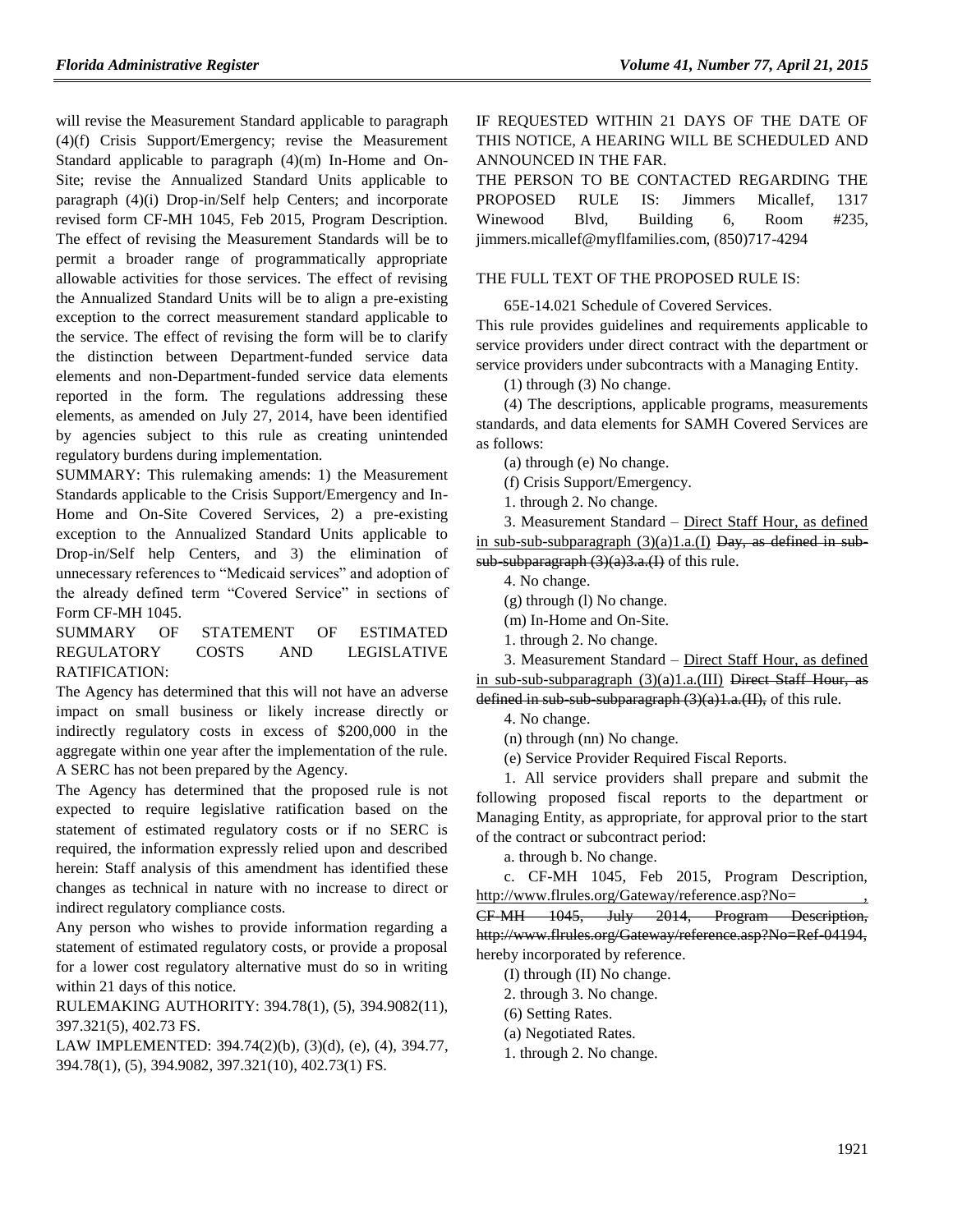3. When proposing projected rates on the Agency Capacity Report, the service provider shall use the number of units derived using the following minimum productivity and utilization standards:

a. No change.

b. Non-Direct Staff Hour – Annualized Standard Units: 1,430 hours per FTE; Standard Percentage: 68.75 percent.

(I) Except, for paragraph (4)(i) Drop-in/Self help Centers– Annualized Standard Units: To be established through negotiation between the department or Managing Entity and the service provider; Standard Percentage: 100 percent.

c. Day – Annualized Standard Units: 365 Days or 366 Days during Leap Year; Standard Percentage: 100 percent.

(I) Except for Exceptions,

 $(i)$  For paragraph  $(4)(i)$  Drop in/Self help Centers– Annualized Standard Units: To be established through negotiation between the department or Managing Entity and the service provider; Standard Percentage: 100 percent.

(ii) For paragraphs  $(4)(aa) - (4)(dd)$  Residential I-IV,  $(4)(ff) - (4)(hh)$  Room and Board with Supervision I-III Annualized Standard Units: 365 Days; Standard Percentage: 85 percent.

d. No change.

(b) No change.

(7) through (8) No change.

Rulemaking Authority 394.78(1), (5), 394.9082(11), 397.321(5), 402.73 FS. Law Implemented 394.74(2)(b), (3)(d), (e), (4), 394.77, 394.78(1), (5), 394.9082, 397.321(10), 402.73(1) FS. History–New 7- 1-03, Amended 12-14-03, 1-2-05, 7-27-14,

NAME OF PERSON ORIGINATING PROPOSED RULE: Jimmers Micallef

NAME OF AGENCY HEAD WHO APPROVED THE PROPOSED RULE: Mike Carroll, Secretary

DATE PROPOSED RULE APPROVED BY AGENCY HEAD: April 3, 2015

DATE NOTICE OF PROPOSED RULE DEVELOPMENT PUBLISHED IN FAR: March 11, 2015

## Section III

# Notice of Changes, Corrections and **Withdrawals**

#### **[WATER MANAGEMENT DISTRICTS](https://www.flrules.org/gateway/department.asp?id=40)**

#### **[South Florida Water Management District](https://www.flrules.org/gateway/organization.asp?id=124)**

| <b>RULE NOS.:</b> | <b>RULE TITLES:</b>                  |
|-------------------|--------------------------------------|
| 40E-3.042         | Multiple Wells Under a Single Permit |
| 40E-3.451         | <b>Emergency Authorization</b>       |

#### NOTICE OF CHANGE

Notice is hereby given that the following changes have been made to the proposed rule in accordance with subparagraph 120.54(3)(d)1., F.S., published in Vol. 41 No. 36, February 23, 2015 issue of the Florida Administrative Register.

40E-3.042 Multiple Wells under a Single Permit.

(1) No change.

(2) A multiple well permit as described in subsection (1) will be issued provided:

(a) The wells are constructed in the same geologic material, completed in the same aquifer hydrogeologic unit, and drilled on a contiguous tract of land owned or controlled by the same individual or entity; and,

(b) No change.

(3) through (4) No change.

Rulemaking Authority 373.044, 373.113, 373.171, 373.309, 373.337 FS. Law Implemented 373.106(1), 373.309 FS. History–New \_\_\_\_\_\_\_.

40E-3.451 Emergency Authorization.

(1) Emergency water well construction permits shall may be issued by the Executive Director or their designee when one of the following conditions exists which justifies the issuance:

(a) through (d) No change.

(2) through (3) No change.

Rulemaking Authority 373.044, 373.119, 373.171 FS. Law Implemented 373.308, 373.309, 373.313, 373.326, 373.342 FS. History–New 1-1-85, Amended 7-2-98, 3-16-05, 7-14-14,

# **[AGENCY FOR HEALTH CARE ADMINISTRATION](https://www.flrules.org/gateway/department.asp?id=59)**

**Health Facility [and Agency Licensing](https://www.flrules.org/gateway/organization.asp?id=186)**

| RULE NO.: | RULE TITLE:                              |
|-----------|------------------------------------------|
| 59A-8.025 | Registration Requirements for Homemaker, |
|           | Companion and Sitter Agencies            |
|           | NOTICE OF CHANGE                         |

Notice is hereby given that the following changes have been made to the proposed rule in accordance with subparagraph 120.54(3)(d)1., F.S., published in Vol. 41 No. 19, January 29, 2015 issue of the Florida Administrative Register.

59A-8.025 Registration Requirements for Homemaker and Companion Services Providers.

(1) through (5) No change.

(6) An application for initial or change of ownership registration must include the specific geographic area to be served. Homemaker and companion services providers may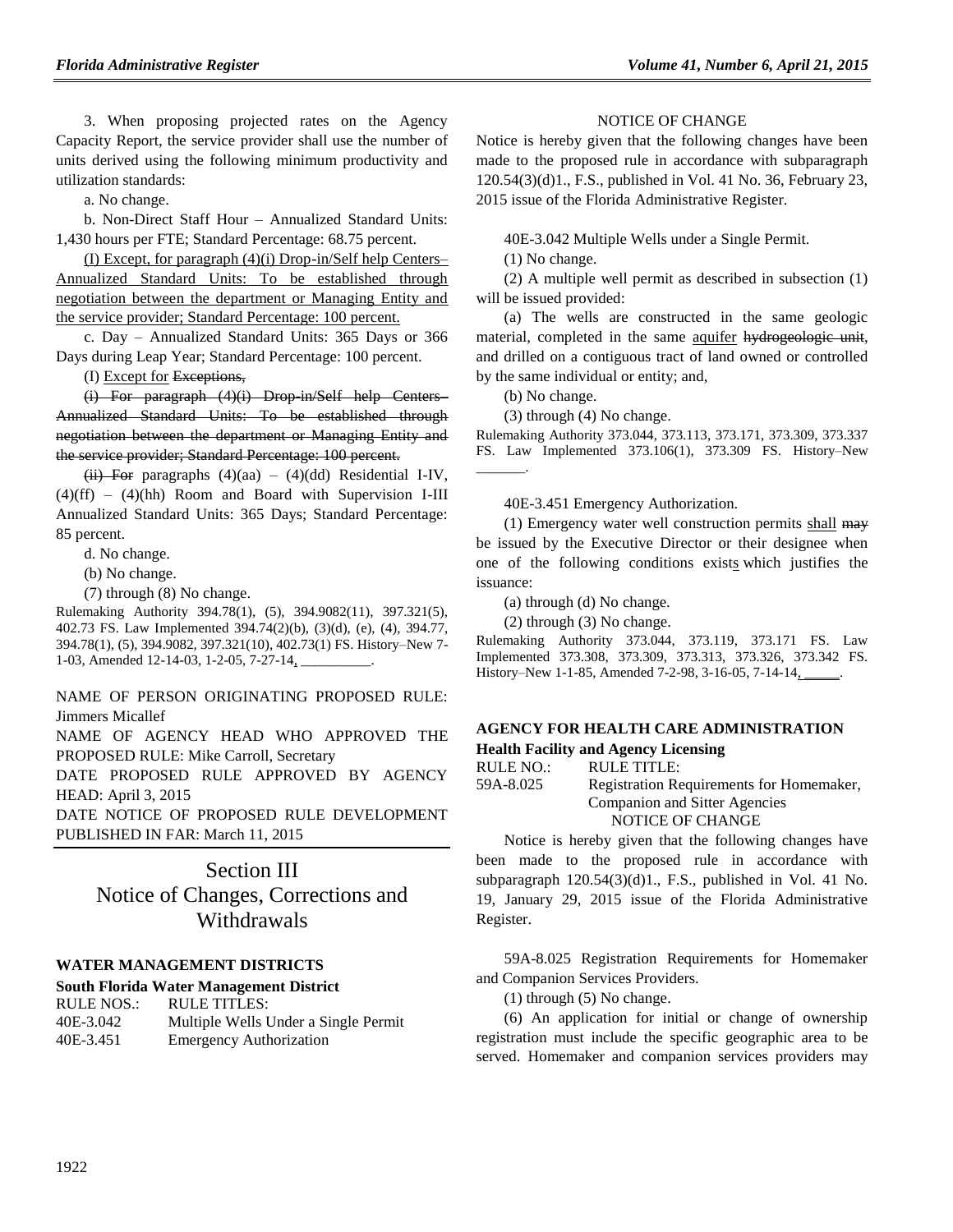apply for a geographic service area which encompasses one or more of the counties within the specific boundaries, as defined in 408.032(5), F.S., in which the address of record is located. Any homemaker and companion services provider holding a current registration from the AHCA, as of April XX, 2015, may continue to serve clients in the counties listed on its registration if a plan an acceptable plan for supervision of any staff working in counties outside of the primary geographic service area is documented.

- (7) through  $(8)(f)$  No change.
- (g) Activity limitations pertaining to service delivery; and

(h) Copy of any written termination notices, if the homemaker and companion services provider is terminating services;

(9) No change.

Rulemaking Authority 400.497, 400.509, 408.805, 408.819 FS. Law Implemented 400.509, 400.462, 408.805, 408.806, 408.809, 408.810 FS. History–New 4-30-86, Amended 8-10-88, 5-30-90, Formerly 10D-68.025, Amended 10-27-94,

#### **[DEPARTMENT OF CHILDREN AND FAMILIES](https://www.flrules.org/gateway/department.asp?id=65)**

|                   | <b>Family Safety and Preservation Program</b> |
|-------------------|-----------------------------------------------|
| <b>RULE NOS.:</b> | <b>RULE TITLES</b>                            |
| 65C-15.001        | Definitions                                   |
| 65C-15.002        | <b>Licensed Child-Placing Agencies</b>        |
| 65C-15.003        | Application and Licensing Study               |
| 65C-15.004        | On-Site Visits and Complaint Investigation    |
| 65C-15.005        | Disclosure                                    |
| 65C-15.006        | <b>Statement of Purpose</b>                   |
| 65C-15.010        | Finances                                      |
| 65C-15.011        | Changes in Agency Function or Purpose         |
| 65C-15.012        | Notification of Critical Injury, Illness or   |
|                   | Death                                         |
| 65C-15.013        | <b>Right to Privacy</b>                       |
| 65C-15.014        | Office Equipment and Transportation           |
| 65C-15.015        | Policies and Practices                        |
| 65C-15.016        | <b>Staff Functions and Qualifications</b>     |
| 65C-15.017        | Personnel                                     |
| 65C-15.018        | <b>Staff Development</b>                      |
| 65C-15.019        | Volunteers                                    |
| 65C-15.020        | Intake Procedures and Practices for Children  |
|                   | in Foster Care and Residential Care           |
| 65C-15.021        | Placement Services to Families and Children   |
|                   | in Foster Care and Residential Care           |
| 65C-15.022        | Agency Services to Children in Foster Care    |
| 65C-15.023        | <b>Foster Home Licensing</b>                  |
| 65C-15.024        | <b>Foster Home Studies</b>                    |
| 65C-15.025        | Monitoring and Annual Licensing Study         |
| 65C-15.026        | Recommendations to Revoke a Family            |
|                   | <b>Foster Home License</b>                    |
| 65C-15.027        | The Agency's Responsibilities to Foster       |
|                   | Parents                                       |
| 65C-15.028        | Adoptive Home Study                           |
| 65C-15.029        | Services to Adoptive Parents                  |
| 65C-15.030        | Case Records                                  |
| 65C-15.031        | Child's Case Records                          |
| 65C-15.032        | Family Case Record                            |
| 65C-15.033        | Family Foster Home Records                    |
| 65C-15.034        | <b>Adoptive Home Records</b>                  |
| 65C-15.035        | <b>Agency Closure</b>                         |
| 65C-15.036        | <b>Intercountry Adoption Services</b>         |
| 65C-15.037        | <b>Interstate Adoptions</b>                   |
|                   | NOTICE OF WITHDRAWAL                          |

Notice is hereby given that the above rule, as noticed in Vol. 41 No. 33, February 18, 2015 issue of the Florida Administrative Register has been withdrawn.

# Section IV Emergency Rules

### NONE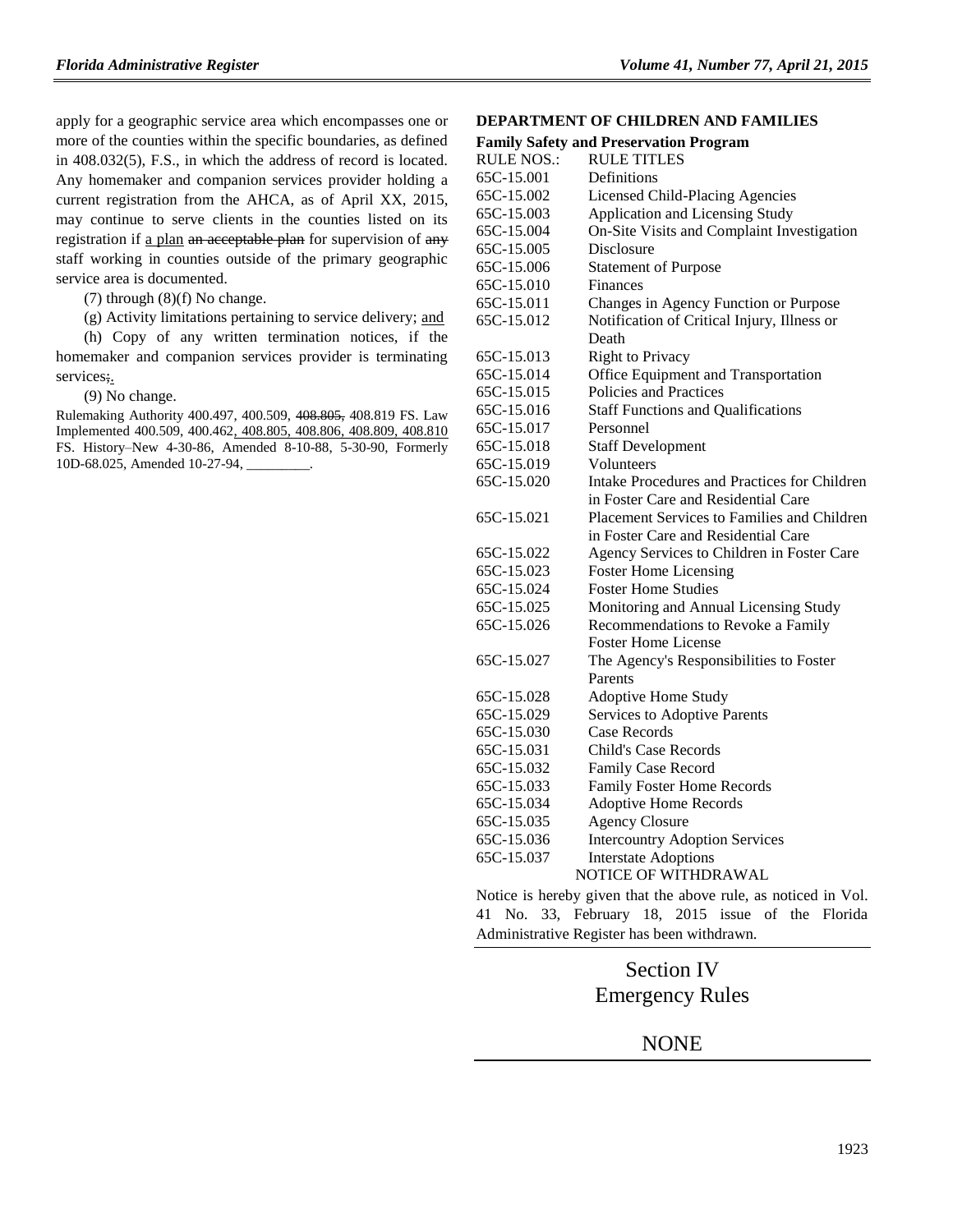# Section V Petitions and Dispositions Regarding Rule Variance or Waiver

### [DEPARTMENT OF LAW ENFORCEMENT](https://www.flrules.org/gateway/department.asp?id=11)

[Criminal Justice Standards and Training Commission](https://www.flrules.org/gateway/organization.asp?id=20)

RULE NO. RULE TITLE

[11B-27.002](https://www.flrules.org/gateway/ruleNo.asp?id=11B-27.002) Certification, Employment or Appointment, Reactivation, and Terminating Employment or Appointment of Officers

NOTICE IS HEREBY GIVEN that on April 15, 2015, the Florida Department of Law Enforcement Criminal Justice Standards and Training Commission received a petition for permanent waiver of subparagraph 11B-27.002(3)(a)14., F.A.C., by Sheriff John Rutherford, Jacksonville Sheriff's Office, on behalf of Reserve Officer Mark A. Wolfe. Petitioner wishes to waive that portion of the rule that states that a new recruit must provide drug screen results of at least a 7-panel test pursuant to paragraph 11B-27.00225(2)(d), F.A.C. Petitioner also wishes to waive paragraph 11B-27.002(4)(a), F.A.C., on behalf of Reserve Officer Mark A. Wolfe. Petitioner wishes to waive that portion of the rule that states within four years of the beginning date of a Commissionapproved Basic Recruit Training Program, an individual shall successfully complete the program, achieve a passing score on the applicable State Officer Certification Examination, and gain employment, and certification as an officer.

Petitioner states that Reserve Officer Mark A. Wolfe attended and successfully completed the 360 hour Auxiliary Law Enforcement Core Course, sequence number 31-2006-211-2 at the Northeast Florida Criminal Justice Center between September 26, 2006 to March 20, 2007. Petitioner states that due to a clerical omission, Reserve Officer Wolfe's required drug screen was never entered as completed, therefore the Jacksonville Sheriff's Office never officially certified him as an auxiliary officer with the department. Petitioner states that Reserve Officer Wolfe has been an exemplary employee since 2007, earning the rank of Sergeant within the Reserve/Auxiliary Unit and has volunteered over 1,722 hours to the department. Petitioner states that once it was discovered that Reserve Officer Wolfe's drug screen paperwork was missing, he attempted to acquire a copy of the drug screen from the provider without success due to a change in ownership. Petitioner states that Officer Wolfe was however able to acquire a copy of a receipt showing payment for the drug screen.

Petitioner states that more than four years have elapsed since Reserve Officer Wolfe attended the academy, however, he has maintained all FDLE and Jacksonville Sheriff's Office mandated training requirements. Petitioner states that forcing Reserve Officer Wolfe to comply with the rule and re-take the entire 360 hour basic course because of a mistake by the Jacksonville Sheriff's Office would create a substantial hardship; violate principles of fairness; and, affect Reserve Officer Wolfe in a manner significantly different from the way it affects other similarly situated persons who are subject to the rule. Petitioner states that granting of the waiver would serve the purposes of the underlying statute.

A copy of the Petition for Variance or Waiver may be obtained by contacting: Linton B. Eason, Assistant General Counsel, Florida Department of Law Enforcement, P.O. Box 1489, Tallahassee, FL 32302, (850)410-7676.

#### [DEPARTMENT OF LAW ENFORCEMENT](https://www.flrules.org/gateway/department.asp?id=11)

[Criminal Justice Standards and Training Commission](https://www.flrules.org/gateway/organization.asp?id=20)

| RULE NO. | <b>RULE TITLE</b> |
|----------|-------------------|
|          |                   |

[11B-27.002](https://www.flrules.org/gateway/ruleNo.asp?id=11B-27.002) Certification, Employment or Appointment, Reactivation, and Terminating Employment or Appointment of Officers

The Criminal Justice Standards and Training Commission hereby gives notice that on April 16, 2015 the Criminal Justice Standards and Training Commission received notice that Petitioner, Sheriff John Rutherford wished to withdraw his petition for permanent waiver of paragraph 11B-27.002(2)(a), F.A.C., and subsection 11B-27.002(4), F.A.C. on behalf of Reserve Officer Mark Wolfe filed on March 19, 2015, I.D. #15814315. Petitioner advises he will file a different separate request for waiver of rule.

A copy of the Order or additional information may be obtained by contacting: Linton B. Eason, Assistant General Counsel, Florida Department of Law Enforcement, P.O. Box 1489, Tallahassee, FL 32302, (850)410-7676.

[DEPARTMENT OF BUSINESS AND PROFESSIONAL](https://www.flrules.org/gateway/department.asp?id=61)  [REGULATION](https://www.flrules.org/gateway/department.asp?id=61)

[Board of Architecture and Interior Design](https://www.flrules.org/gateway/organization.asp?id=263)

RULE NO. RULE TITLE

[61G1-22.002](https://www.flrules.org/gateway/ruleNo.asp?id=61G1-22.002) Schedule for Award of Interior Design Professional Experience

NOTICE IS HEREBY GIVEN that on April 13, 2015, the Board of Architecture and Interior Design received a petition for Yadhyra Munoz Schlegel, seeking a variance or waiver of subsection 61G1-22.002(4), Florida Administrative Code, which requires that an applicant's experience record shall be based upon written statements as to employment from the employer or supervisors of the applicant.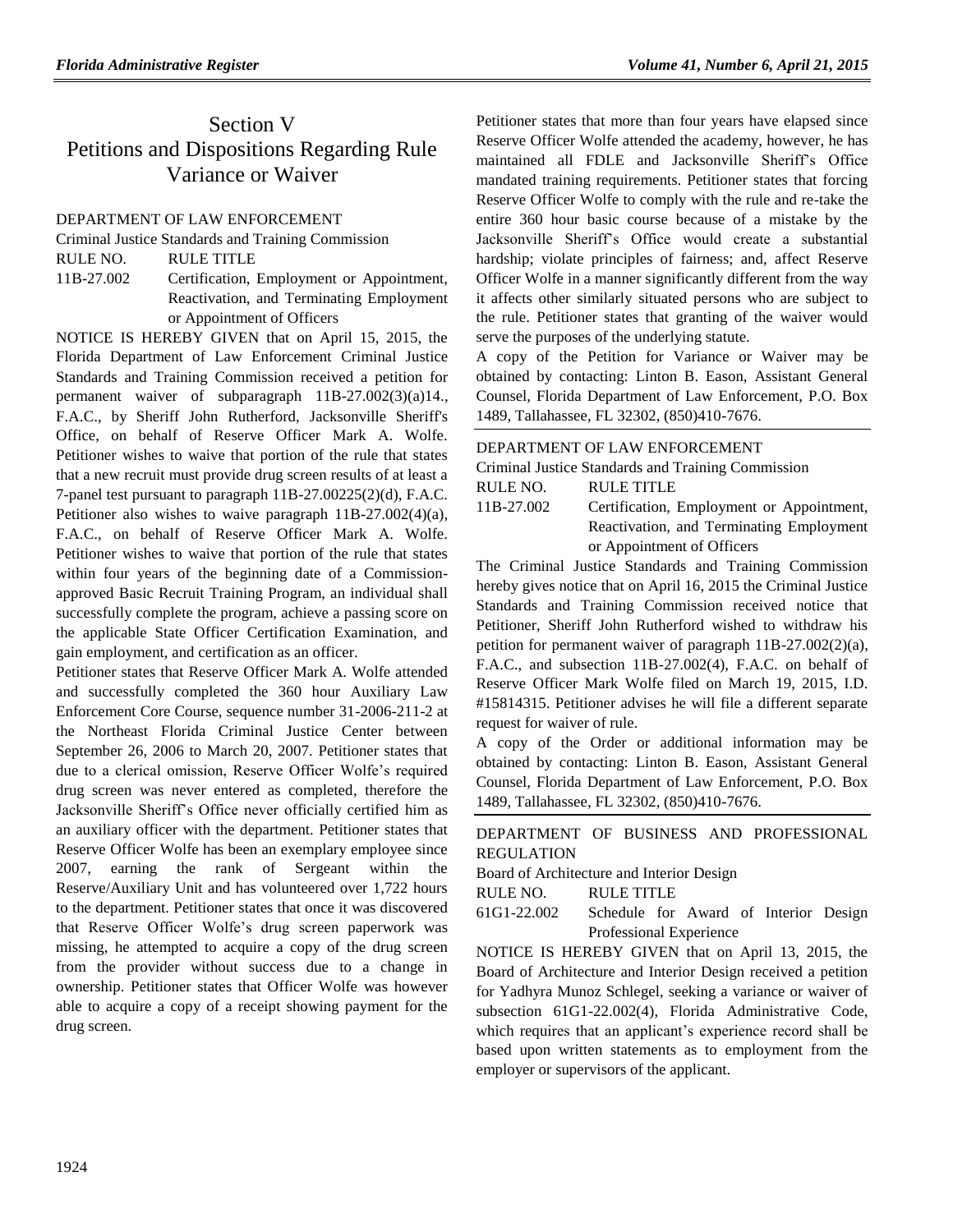A copy of the Petition for Variance or Waiver may be obtained by contacting: Thomas Campbell, Executive Director, Board of Architecture and Interior Design, 1940 North Monroe Street, Tallahassee, Florida 32399-0783. Comments on this petition should be filed with the Board of Architecture and Interior Design within 14 days of publication of this notice.

[FLORIDA HOUSING FINANCE CORPORATION](https://www.flrules.org/gateway/department.asp?id=67)

RULE NO. RULE TITLE

[67-21.027](https://www.flrules.org/gateway/ruleNo.asp?id=67-21.027) HC General Program Procedures and Requirements

NOTICE IS HEREBY GIVEN that on April 9, 2015, the Florida Housing Finance Corporation received a petition for waiver from River Oaks Partners, LTD, requesting a waiver from subsection 67-21.027(3), F.A.C., in which the Petitioner is requesting a waiver of the requirement that 5% of the units in a multifamily housing project be readily accessible to individuals with mobility impairments.

A copy of the Petition for Variance or Waiver may be obtained by contacting Kate Flemming, Corporation Clerk, Florida Housing Finance Corporation, 227 North Bronough Street, Suite 5000, Tallahassee, Florida 32301-1329. The Petition has also been posted on Florida Housing's website at floridahousing.org. Florida Housing will accept comments concerning the Petition for 14 days from the date of publication of this notice. To be considered, comments must be received on or before 5:00 p.m., Eastern Time, on the 14th day after publication of this notice at Florida Housing Finance Corporation, 227 North Bronough Street, Suite 5000, Tallahassee, Florida 32301-1329.

#### [FLORIDA HOUSING FINANCE CORPORATION](https://www.flrules.org/gateway/department.asp?id=67)

The HTG Miami-Dade 5, LLC hereby gives notice to Florida Housing Finance Corporation of its withdrawal of that certain Amended Petition For Waiver of RFA Total Development Cost Limitation and paragraph 67-48.0072(28)(e), F.A.C., files with the Corporation February 19, 2015, for a waiver and adjustment of the Total Development Cost Per Unit Limitation found in Exhibit C 2013-003 - Affordable Housing Developments Located in Broward, Miami-Dade and Palm Beach Counties and the strict application of paragraph 67- 48.0072(28)(e), F.A.C.

A copy of the Order or additional information may be obtained by contacting: Kate Flemming, Corporation Clerk, Florida Housing Finance Corporation, 227 North Bronough Street, Suite 5000, Tallahassee, Florida 32301-1329. The Petition has also been posted on Florida Housing's website at floridahousing.org. Florida Housing will accept comments

concerning the Petition for 14 days from the date of publication of this notice. To be considered, comments must be received on or before 5:00 p.m., Eastern Time, on the 14th day after publication of this notice at Florida Housing Finance Corporation, 227 North Bronough Street, Suite 5000, Tallahassee, Florida 32301-1329.

# Section VI Notice of Meetings, Workshops and Public **Hearings**

#### [DEPARTMENT OF CITRUS](https://www.flrules.org/gateway/department.asp?id=20)

The Florida Department of Citrus announces a telephone conference call to which all persons are invited.

DATE AND TIME: April 24, 2015, 9:00 a.m.

PLACE: Florida Department of Citrus, 605 E. Main Street, Bartow, Florida 33830

GENERAL SUBJECT MATTER TO BE CONSIDERED: The Commission will convene for the purpose of standing committee meetings and the regularly scheduled meeting of the Florida Citrus Commission. The Commission will address issues pertaining to budget items and revisions, contracts, advertising programs, program evaluation measurements, licensing, issues pertaining to Chapter 601, F.S., rulemaking; and any other matter addressed during regular meetings of the Commission.

A copy of the agenda may be obtained by contacting: Alex Cutts, Florida Department of Citrus, P. O. Box 9010, Bartow, Florida 33831, or [acutts@citrus.myflorida.com.](mailto:acutts@citrus.myflorida.com)

Pursuant to the provisions of the Americans with Disabilities Act, any person requiring special accommodations to participate in this workshop/meeting is asked to advise the agency at least 48 hours before the workshop/meeting by contacting: Dianne Screws at [dscrews@citrus.myflorida.com](mailto:dscrews@citrus.myflorida.com) or (863)537-3984. If you are hearing or speech impaired, please contact the agency using the Florida Relay Service, 1(800)955-8771 (TDD) or 1(800)955-8770 (Voice).

If any person decides to appeal any decision made by the Board with respect to any matter considered at this meeting or hearing, he/she will need to ensure that a verbatim record of the proceeding is made, which record includes the testimony and evidence from which the appeal is to be issued.

#### [EXECUTIVE OFFICE OF THE GOVERNOR](https://www.flrules.org/gateway/department.asp?id=27)

The following state governmental agencies, boards and commissions announce a public meeting to which all persons are invited: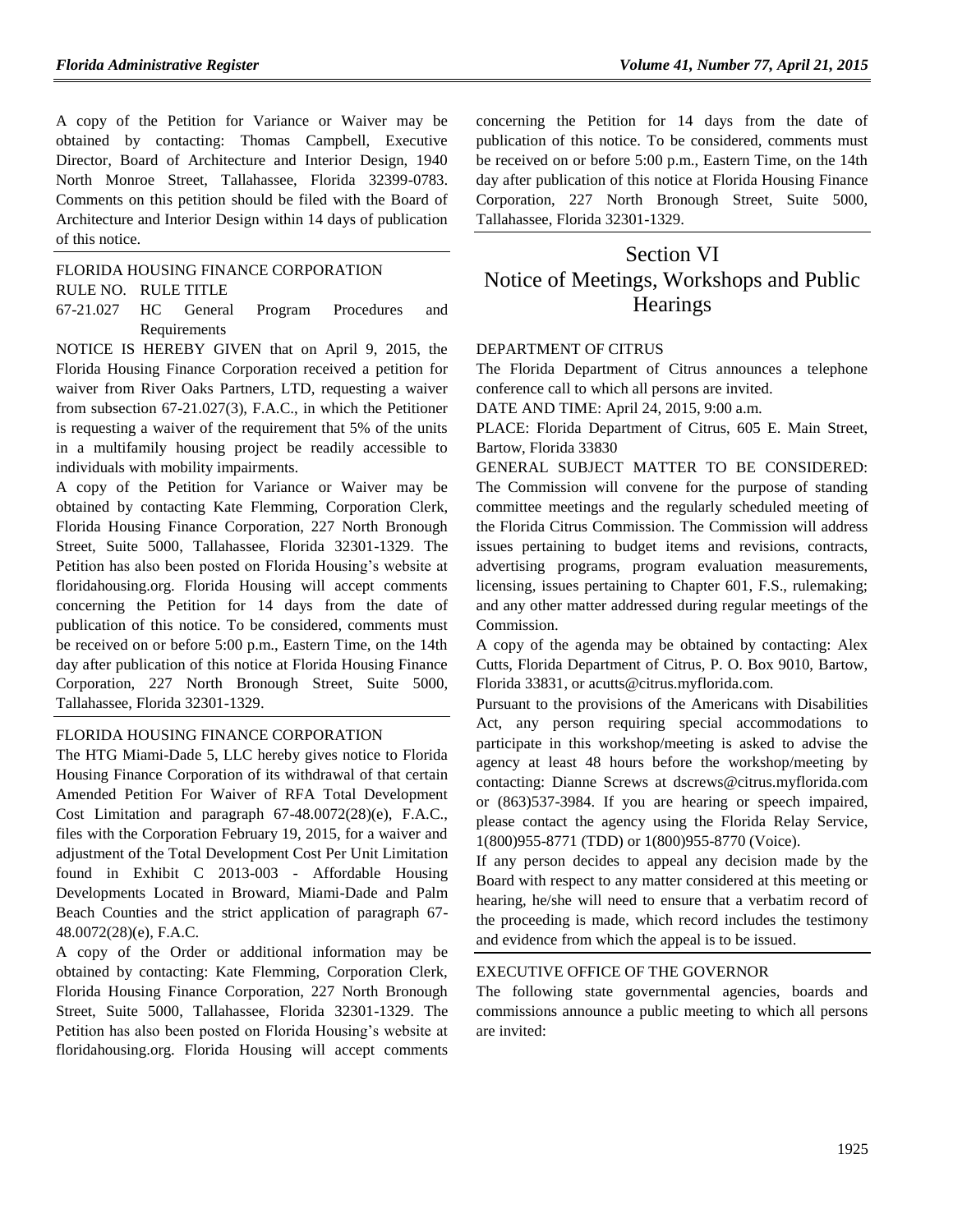State Board of Administration Division of Bond Finance Financial Services Commission Office of Insurance Regulation Office of Financial Regulation Agency for Enterprise Information Technology Department of Veterans' Affairs Department of Highway Safety and Motor Vehicles Department of Law Enforcement Department of Revenue Administration Commission Florida Land and Water Adjudicatory Commission Board of Trustees of the Internal Improvement Trust Fund Department of Environmental Protection DATE AND TIME: May 5, 2015, 9:00 a.m.

PLACE: Cabinet Meeting Room, Lower Level, The Capitol, Tallahassee, Florida

GENERAL SUBJECT MATTER TO BE CONSIDERED: Regular scheduled meeting of the Governor and Cabinet to act on all executive branch matters provided by law and to act on any agendas submitted for their consideration. The Governor and Cabinet will proceed through each agenda, item by item.

The State Board of Administration will take action on matters duly presented on its agenda, which may include such matters as Executive Director's reports; approval of fiscal sufficiency of state bond issues; approval of sale of local bonds at an interest rate in excess of statutory interest rate limitation; reports on investment performance; designation of banks as depositories for state funds; adoption of rules and regulations; investment of state funds pursuant to Chapter 215, F.S.; and consideration of other matters within its authority pursuant to Chapters 215 and 344, F.S., and Section 16 of Article IX of the Florida Constitution of 1885, as continued by subsection 9(c) of Article XII of the Florida Constitution of 1968.

The Division of Bond Finance of the State Board of Administration will take action on matters duly presented on its agenda, which will deal with the issuance of State bonds, arbitrage compliance and related matters.

The Financial Services Commission will take action on matters duly presented on its agenda which may include, but not be limited to; matters relating to rulemaking for all activities of the Office of Insurance Regulation concerning insurers and other risk bearing entities, including licensing, rates, policy forms, market conduct, claims, adjusters, issuance of certificates of authority, solvency, viatical settlements, premium financing, and administrative supervision, as provided under the Insurance Code or Chapter 636, F.S., and matters related to rulemaking for all activities of the Office of Financial Regulation relating to the regulation of banks, credit unions, other financial institutions, finance companies, retail installment sales providers, title loan lenders, collection agencies, mortgage brokers, mortgage lenders, certified capital companies, money services businesses, and the securities industry.

The Agency for Enterprise Information Technology will take action on matters duly presented on its agenda which may include, but not be limited to, the presentation and approval of the Agency's Annual Operational Work Plan as well as matters relating to rulemaking for all activities of the Agency.

The Department of Veterans' Affairs will take action on matters duly presented on its agenda which may include the administration of the Department as well as actions taken to further the Department's mission of providing assistance to veterans and their dependents, pursuant to Section 292.05, F.S. The Department of Highway Safety and Motor Vehicles will take action on matters duly presented on its agenda, which may include such matters as approval of agency policies, taking agency action with regard to administrative procedure matters, and considering other matters within its authority pursuant to Florida Statutes.

The Department of Law Enforcement will take action on matters duly presented on its agenda which may include but not be limited to such matters as transfer of agency funds or positions, formulation of Departmental Rules, administrative procedure matters, submittal of reports as required, enter into contracts as authorized and to consider other matters within its authority pursuant to Chapters 20, 23, 120 and 943, F.S.

The Department of Revenue will act on matters duly presented on its agenda which may include approval of rules, legislative concept proposals, contracts over \$100,000, Departmental budgets, administrative procedure matters, and consideration of other matters within its authority.

The Administration Commission will take action on matters duly presented on its agenda which may include such matters as to create or transfer agency funds or positions, approve Career Service rules, administrative procedure matters, environmental matters arising under Chapter 380, F.S., comprehensive planning issues pursuant to Section 163.3184, F.S., determine sheriffs' budget matters, and consider other matters within its authority pursuant to various statutes including Chapters 110, 215 and 216, F.S.

The Florida Land and Water Adjudicatory Commission will take action on matters duly presented on its agenda including appeals of local government development orders in areas of critical state concern or of developments of regional impact under Section 380.07, F.S.; and review of water management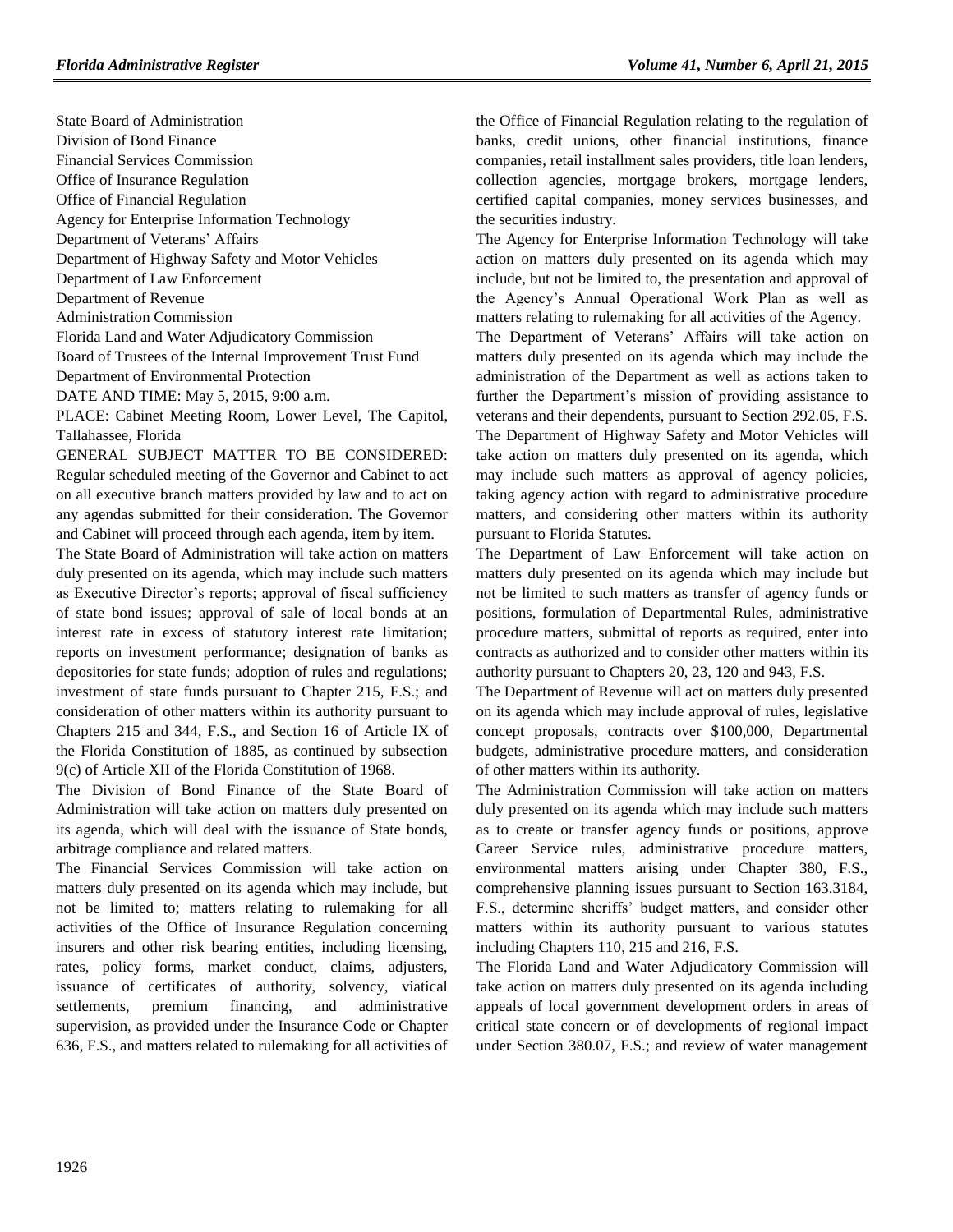matters under Chapter 373, F.S. The Commission will also review Department of Environmental Protection's rules and orders which, prior to July 1, 1993, the Governor and Cabinet, sitting as the head of the Department of Natural Resources, had authority to issue or promulgate.

The Board of Trustees of the Internal Improvement Trust Fund will take action on matters for which it is responsible pursuant to law (including duties pursuant to Title 18 of the Florida Statutes and Title 18 of the Florida Administrative Code) and that are duly presented on its agenda, which may include such matters as aquacultural issues as presented by the Division of Aquaculture in the Department of Agriculture and Consumer Services; mineral leases or sales; state or sovereign land leases, sales, exchanges, dedications, and easements; conservation and preservation lands and other land purchases; land planning matters and other matters within its authority.

The Department of Environmental Protection will present for consideration those matters required by law to be reviewed by the Governor and Cabinet, sitting as the Siting Board, which may include, but are not limited to siting of power plants and electric and natural gas transmission lines.

A copy of any of the above agendas submitted to the Governor and Cabinet for this meeting may be obtained by viewing the website of the Governor and Cabinet at http://www.myflorida.com/myflorida/cabinet/ or by contacting each individual agency.

Pursuant to the provisions of the Americans with Disabilities Act, any person requiring special accommodations to participate in this meeting is asked to provide at least 48 hours' notification before the meeting by contacting the Governor's Cabinet Affairs Office, (850)488-5152.

CABINET AIDES BRIEFING: On the Wednesday of the week prior to the above meeting, there will be a meeting of the aides to the Governor and Cabinet Members at 9:00 a.m., Cabinet Meeting Room, Lower Level, The Capitol, Tallahassee.

### [REGIONAL PLANNING COUNCILS](https://www.flrules.org/gateway/department.asp?id=29)

[West Florida Regional Planning Council](https://www.flrules.org/gateway/organization.asp?id=57)

The Walton/Okaloosa/Santa Rosa Regional Utility Authority announces public meetings to which all persons are invited.

DATE AND TIMES: Wednesday, April 29, 2015: 2:30 p.m. RUA TAC, 3:30 p.m. RUA

PLACE: Niceville City Council Chambers, 208 North Partin Drive South, Niceville, FL 32578

GENERAL SUBJECT MATTER TO BE CONSIDERED: General business of the Regional Utility Authority Technical Advisory Committee, and the Regional Utility Authority.

A copy of the agenda may be obtained by contacting: [traci.goodhart@wfrpc.org,](mailto:traci.goodhart@wfrpc.org) 1(800)226-8914, ext. 222.

Pursuant to the provisions of the Americans with Disabilities Act, any person requiring special accommodations to participate in this workshop/meeting is asked to advise the agency at least 2 days before the workshop/meeting by contacting: [traci.goodhart@wfrpc.org,](mailto:traci.goodhart@wfrpc.org) 1(800)226-8914, ext. 222. If you are hearing or speech impaired, please contact the agency using the Florida Relay Service, 1(800)955-8771 (TDD) or 1(800)955-8770 (Voice).

If any person decides to appeal any decision made by the Board with respect to any matter considered at this meeting or hearing, he/she will need to ensure that a verbatim record of the proceeding is made, which record includes the testimony and evidence from which the appeal is to be issued.

For more information, you may contact: [traci.goodhart@wfrpc.org,](mailto:traci.goodhart@wfrpc.org) 1(800)226-8914, ext. 222.

### [METROPOLITAN PLANNING ORGANIZATIONS](https://www.flrules.org/gateway/department.asp?id=35)

[Broward Metropolitan Planning Organization](https://www.flrules.org/gateway/organization.asp?id=953)

The Local Coordinating Board for Transportation Disadvantaged Services - Committee Meeting announces a public meeting to which all persons are invited.

DATE AND TIME: April 27, 2015, 2:00 p.m.

PLACE: The Board Room of the Broward Metropolitan Planning Organization, Trade Centre South, 100 West Cypress Creek Road, Suite 850, Fort Lauderdale, Florida 33309

GENERAL SUBJECT MATTER TO BE CONSIDERED: To conduct the annual Committee Review of the Local Coordinating Board for Transportation Disadvantaged Services (LCB). The review includes: the LCB Bylaws, Grievance Procedures, and the CTC Evaluation.

A copy of the agenda may be obtained by contacting: [http://www.browardmpo.org/about-us/agendas-minutes.](http://www.browardmpo.org/about-us/agendas-minutes)

For more information, you may contact: Priscila Clawges at [clawgesp@browardmpo.org](mailto:clawgesp@browardmpo.org) or (954)876-0047.

#### [WATER MANAGEMENT DISTRICTS](https://www.flrules.org/gateway/department.asp?id=40)

[St. Johns River Water Management District](https://www.flrules.org/gateway/organization.asp?id=122)

The Harris Chain of Lakes Restoration Council announces a public meeting to which all persons are invited.

DATE AND TIME: Friday, May 1, 2015, 9:00 a.m.

PLACE: Lake County Administration Building, Second Floor, County Commission Meeting Room, 315 West Main Street, Tavares, FL 32778

GENERAL SUBJECT MATTER TO BE CONSIDERED: Discussion, review and evaluation of various issues and topics having specific reference to the Harris Chain of Lakes in Lake County.

A copy of the agenda may be obtained by contacting the St. Johns River Water Management District, attn: Steve Fitzgibbons, 4049 Reid Street, Palatka, FL 32177; by email at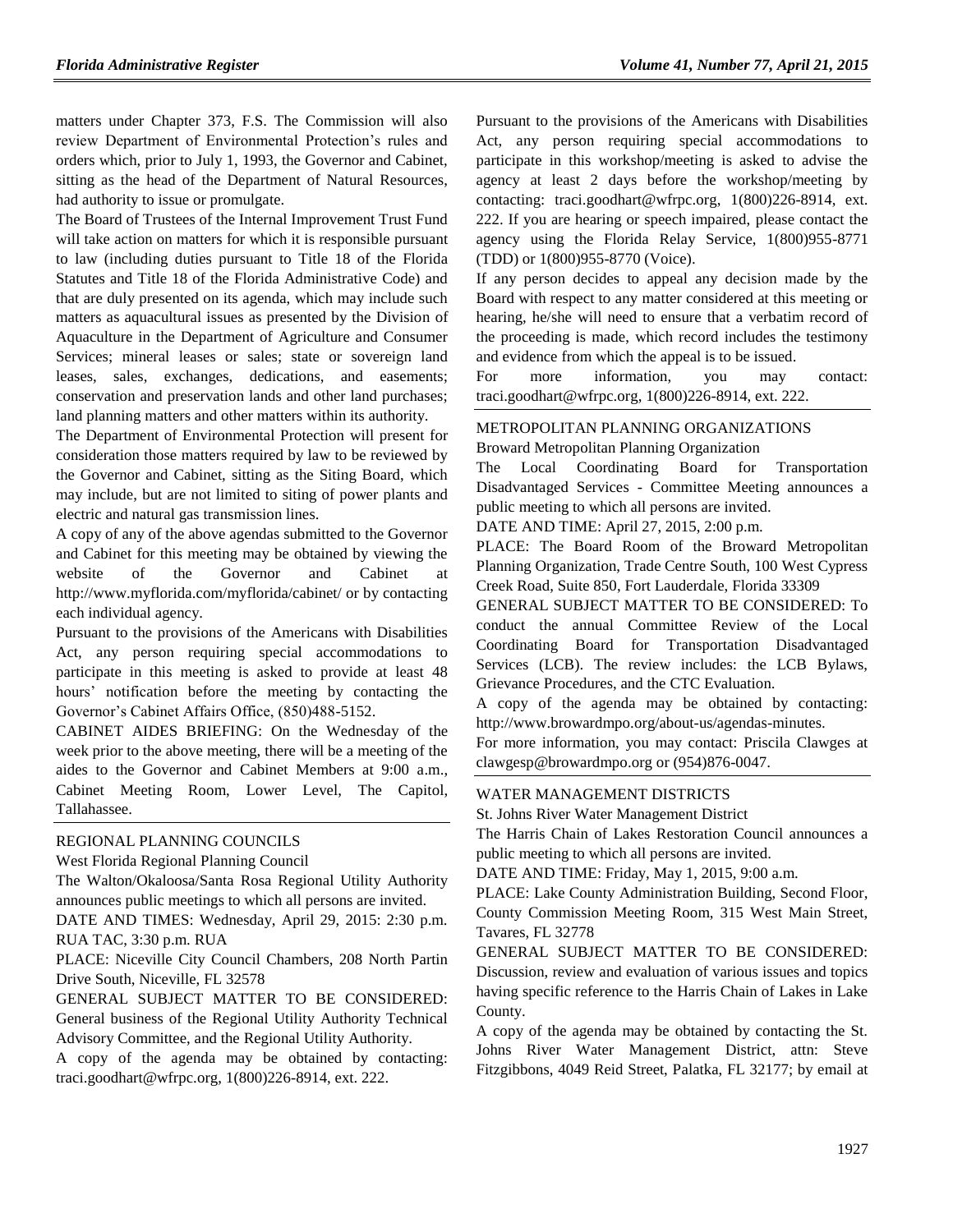[sfitzgib@sjrwmd.com;](mailto:sfitzgib@sjrwmd.com) by phone at (386)312-2369, or by visiting the Council's website at harrischainoflakescouncil.com.

Pursuant to the provisions of the Americans with Disabilities Act, any person requiring special accommodations to participate in this workshop/meeting is asked to advise the agency at least 48 hours before the workshop/meeting by contacting: District Clerk at (386)329-4500. If you are hearing or speech impaired, please contact the agency using the Florida Relay Service, 1(800)955-8771 (TDD) or 1(800)955- 8770 (Voice).

If any person decides to appeal any decision made by the Board with respect to any matter considered at this meeting or hearing, he/she will need to ensure that a verbatim record of the proceeding is made, which record includes the testimony and evidence from which the appeal is to be issued.

### [AGENCY FOR HEALTH CARE ADMINISTRATION](https://www.flrules.org/gateway/department.asp?id=59) [Medicaid](https://www.flrules.org/gateway/organization.asp?id=192)

The Agency for Health Care Administration announces public meetings to which all persons are invited.

DATES AND TIMES: April 29, 2015, 2:00 p.m. – 4:00 p.m.; April 30, 2015, 2:00 p.m. – 4:00 p.m.; May 1, 2015, 2:00 p.m. – 4:00 p.m.

PLACES: April 29: University of Central Florida College of Medicine Lewis Auditorium Health Sciences Campus, 6850 Lake Nona Blvd, Orlando, FL 32827-7408; to participate by phone: 1(877)809-7263, participant passcode 498 365 37#.

April 30: Agency for Health Care Administration, 8333 NW 53rd Street, Suite 200, Doral, FL 33166; to participate by phone: 1(877)299-4502, participant passcode 229 029 90#

May 1: Agency for Health Care Administration, 2727 Mahan Drive, Building 3, Conference Room A, Tallahassee, FL 32308; to participate by phone: 1(877)299-4502, participant passcode 265 591 27#

GENERAL SUBJECT MATTER TO BE CONSIDERED: Proposed Amendment to Florida's 1115 Managed Medical Assistance Waiver

SUMMARY DESCRIPTION OF PROPOSED AMENDMENT: The State is seeking federal authority to amend Florida's 1115 Managed Medical Assistance (MMA) Waiver (Project Number 11-W-00206/4) to redesign the Low Income Pool (LIP) and extend the program from July 1, 2015 until June 30, 2017. The newly redesigned LIP program ensures access to care for low income populations that are not eligible to participate in Medicaid or other subsidized coverage programs and complements the MMA program by strengthening connections between critical safety net providers and the MMA program.

The State contracted with Navigant Consulting Incorporated to conduct the Centers for Medicare and Medicaid Services (CMS) required study on the LIP program. The study concluded that the LIP program would need to continue in Florida even if all coverage options were fully exploited. In response to these findings and discussions with CMS, the redesigned LIP program contains the following features:

• Reduced linkage of payments to local source of funding;

• Continued focus on maintaining access and quality of care to vulnerable populations.

The State is not requesting authority to make any changes to the MMA program as authorized under this waiver. The State is seeking waiver and expenditure authority to redesign and extend the LIP program until June 30, 2017. Specifically, the State seeks expenditure authority of Section  $1115(a)(2)$  of the Social Security Act for expenditures for uncompensated care costs incurred by providers for health care services to uninsured and or underinsured, and associated projects to support such care through the redesigned LIP program.

The request to redesign and continue funding of the LIP program is in response to discussions with the Centers for Medicare and Medicaid Services (CMS) about how best to structure the pool in light of new and different coverage opportunities for low income Floridians: Florida's Medicaid program's shift to the MMA program as well as opportunities available under the Affordable Care Act (ACA).

To view the full description of the proposed amendment request please see the public notice document published on the Agency's website at the following link:

[http://ahca.myflorida.com/medicaid/statewide\\_mc/mma\\_fed\\_a](http://ahca.myflorida.com/medicaid/statewide_mc/mma_fed_auth_amend_waiver_2015-04.shtml) uth amend waiver 2015-04.shtml.

PUBLIC NOTICE AND PUBLIC COMMENT PERIOD: The Agency for Health Care Administration (Agency) will conduct a 30-day public notice and comment period prior to the submission of the proposed amendment request to Federal CMS. The Agency will consider all public comments received regarding the proposed amendment request. The 30-day public notice and public comment period is from April 21, 2015 through May 22, 2015. This public notice and public comment period is being held to solicit public input from recipients, providers and all stakeholders and interested parties on the development of the proposed amendment request to Florida's 1115 MMA Waiver.

To submit comments by postal service or internet email, please follow the directions outlined below. When providing comments regarding the proposed amendment to the 1115 MMA Waiver, please have 'Proposed Amendment to 1115 MMA Waiver' referenced in the subject line. Mail comments and suggestions to: Proposed LIP Amendment to 1115 MMA Waiver, Office of the Deputy Secretary for Medicaid, Agency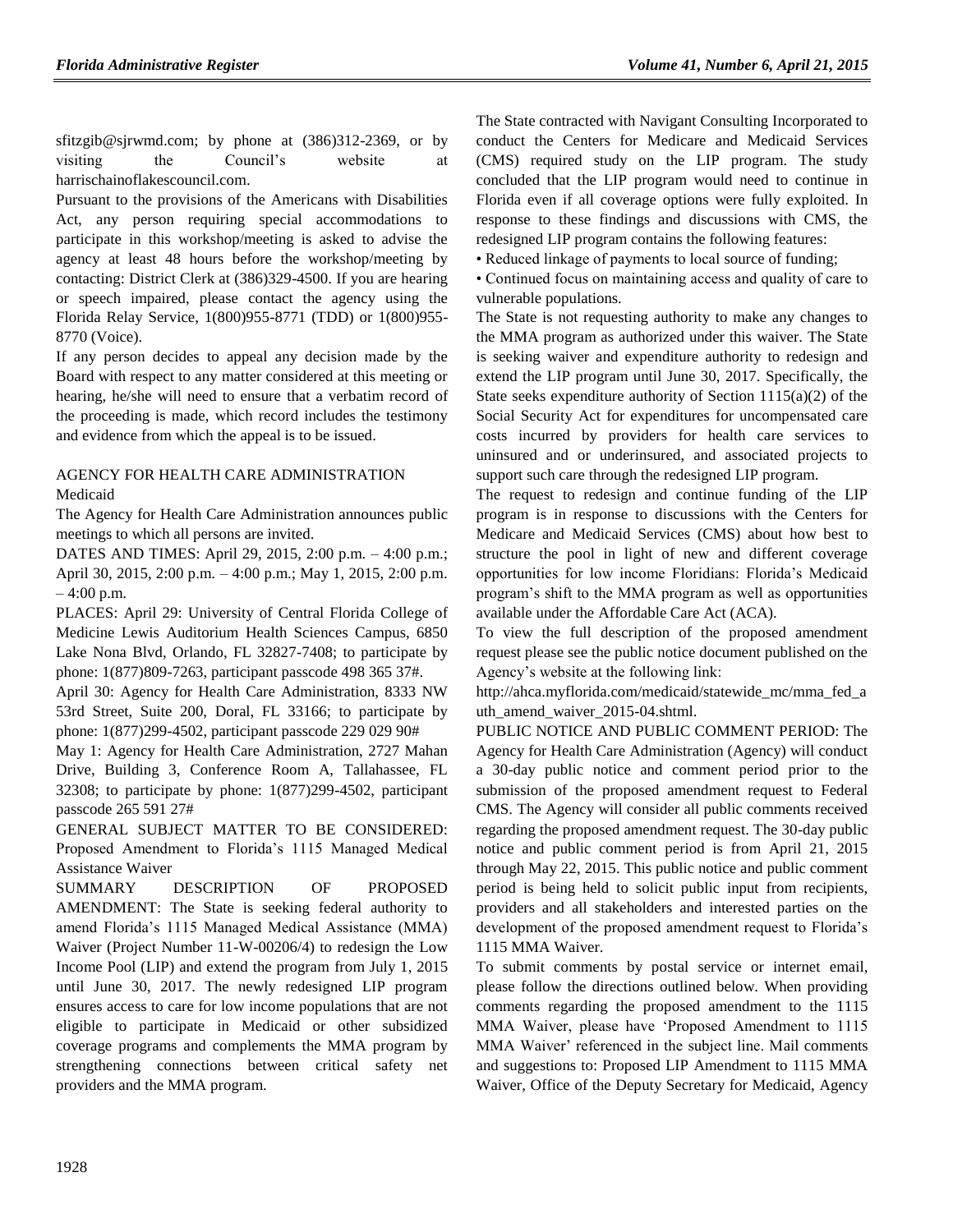for Health Care Administration, 2727 Mahan Drive, MS 8, Tallahassee, Florida 32308. Email your comments and suggestions to [FLMedicaidWaivers@ahca.myflorida.com.](mailto:FLMedicaidWaivers@ahca.myflorida.com)

SUMMARY DESCRIPTION OF THE 1115 MMA WAIVER: Florida's 1115 Research and Demonstration Waiver was initially approved by Federal CMS October 19, 2005 to operate for the period from July 1, 2006 to June 30, 2010. Implementation of the waiver occurred in Broward and Duval counties on July 1, 2006 with expansion to Baker, Clay and Nassau counties occurring July 1, 2007. Federal CMS granted temporary extensions of the waiver until December 15, 2011, when final approval of the extension request was granted, for the period from December 16, 2011 to June 30, 2014.

On June 14, 2013, Federal CMS approved an amendment to the waiver that allows for implementation of an improved statewide model of managed care in 2014 and the continuation of the LIP program. The amendment also changed the name of the waiver to the Florida Managed Medical Assistance Waiver.

On November 27, 2013, the Agency submitted another threeyear waiver extension request to Federal CMS to extend Florida's 1115 MMA Waiver for the period July 1, 2014 to June 30, 2017. With the submission of the three- year waiver extension request, the State is seeking federal authority to extend Florida's 1115 MMA Waiver for the period July 1, 2014 to June 30, 2017. The waiver is designed to implement a new statewide managed care delivery system without increasing costs and to continue the LIP program. The program is guided by principles designed to improve coordination and patient care while fostering fiscal responsibility.

A copy of the agenda may be obtained by contacting Heather Morrison at  $(850)412-4034$  or by email, [Heather.Morrison@ahca.myflorida.com.](mailto:Heather.Morrison@ahca.myflorida.com)

Pursuant to the provisions of the Americans with Disabilities Act, any person requiring special accommodations to participate in this workshop/meeting is asked to advise the agency at least 7 days before the workshop/meeting by contacting: Heather Morrison at (850)412-4034 or by email, [Heather.Morrison@ahca.myflorida.com.](mailto:Heather.Morrison@ahca.myflorida.com) If you are hearing or speech impaired, please contact the agency using the Florida Relay Service, 1(800)955-8771 (TDD) or 1(800)955-8770 (Voice).

[AGENCY FOR HEALTH CARE ADMINISTRATION](https://www.flrules.org/gateway/department.asp?id=59) [Medicaid](https://www.flrules.org/gateway/organization.asp?id=192)

The Agency for Health Care Administration announces a public meeting to which all persons are invited.

DATE AND TIME: April 29, 2015, 2:00 p.m. – 4:00 p.m.

PLACE: University of Central Florida College of Medicine Lewis Auditorium Health Sciences Campus, 6850 Lake Nona Blvd, Orlando, FL 32827-7408; to participate by phone, 1(877)809-7263, participant passcode 498 365 37#

GENERAL SUBJECT MATTER TO BE CONSIDERED: Medical Care Advisory Committee Meeting being held to provide the opportunity for input on the Request to Amend Florida's 1115 Managed Medical Assistance (MMA) Waiver - LIP.

SUMMARY DESCRIPTION OF PROPOSED AMENDMENT: The State is seeking federal authority to amend Florida's 1115 Managed Medical Assistance (MMA) Waiver (Project Number 11-W-00206/4) to redesign the Low Income Pool (LIP) and extend the program from July 1, 2015 until June 30, 2017. The newly redesigned LIP program ensures access to care for low income populations that are not eligible to participate in Medicaid or other subsidized coverage programs and complements the MMA program by strengthening connections between critical safety net providers and the MMA program.

The State contracted with Navigant Consulting Incorporated to conduct the Centers for Medicare and Medicaid Services (CMS) required study on the LIP program. The study concluded that the LIP program would need to continue in Florida even if all coverage options were fully exploited. In response to these findings and discussions with CMS, the redesigned LIP program contains the following features:

• Reduced linkage of payments to local source of funding;

• Continued focus on maintaining access and quality of care to vulnerable populations.

The State is not requesting authority to make any changes to the MMA program as authorized under this waiver. The State is seeking waiver and expenditure authority to redesign and extend the LIP program until June 30, 2017. Specifically, the State seeks expenditure authority of Section  $1115(a)(2)$  of the Social Security Act for expenditures for uncompensated care costs incurred by providers for health care services to uninsured and or underinsured, and associated projects to support such care through the redesigned LIP program.

The request to redesign and continue funding of the LIP program is in response to discussions with the Centers for Medicare and Medicaid Services (CMS) about how best to structure the pool in light of new and different coverage opportunities for low income Floridians: Florida's Medicaid program's shift to the MMA program as well as opportunities available under the Affordable Care Act (ACA).

To view the full description of the proposed amendment request please see the public notice document published on the Agency's website at the following link:

[http://ahca.myflorida.com/medicaid/statewide\\_mc/mma\\_fed\\_a](http://ahca.myflorida.com/medicaid/statewide_mc/mma_fed_auth_amend_waiver_2015-04.shtml) [uth\\_amend\\_waiver\\_2015-04.shtml](http://ahca.myflorida.com/medicaid/statewide_mc/mma_fed_auth_amend_waiver_2015-04.shtml)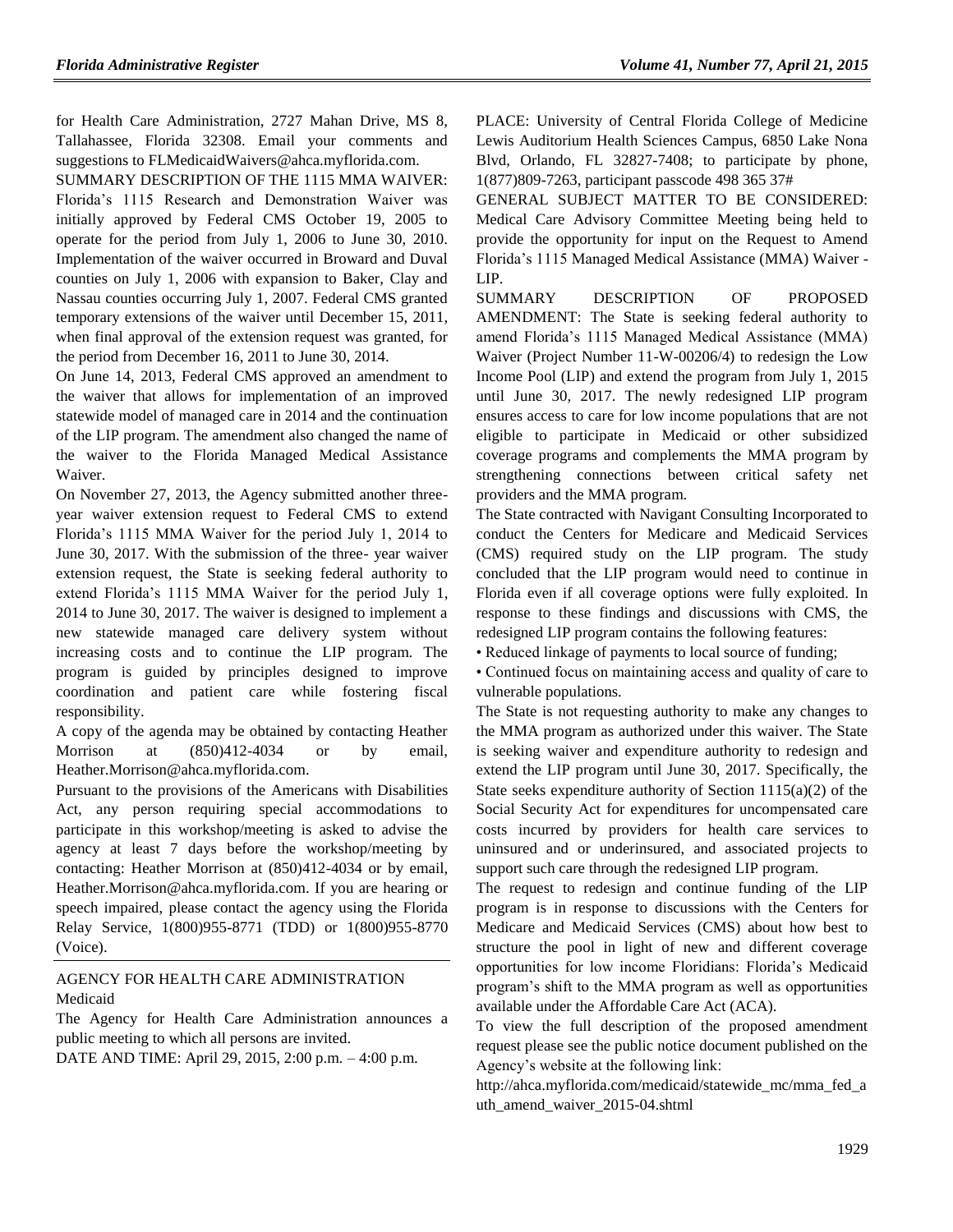PUBLIC NOTICE AND PUBLIC COMMENT PERIOD: The

Agency for Health Care Administration (Agency) will conduct a 30-day public notice and comment period prior to the submission of the proposed amendment request to Federal CMS. The Agency will consider all public comments received regarding the proposed amendment request. The 30-day public notice and public comment period is from April 21, 2015 through May 22, 2015. This public notice and public comment period is being held to solicit public input from recipients, providers and all stakeholders and interested parties on the development of the proposed amendment request to Florida's 1115 MMA Waiver.

To submit comments by postal service or internet email, please follow the directions outlined below. When providing comments regarding the proposed amendment to the 1115 MMA Waiver, please have 'Proposed Amendment to 1115 MMA Waiver' referenced in the subject line. Mail comments and suggestions to: Proposed LIP Amendment to 1115 MMA Waiver, Office of the Deputy Secretary for Medicaid, Agency for Health Care Administration, 2727 Mahan Drive, MS 8, Tallahassee, Florida 32308. Email your comments and suggestions to: [FLMedicaidWaivers@ahca.myflorida.com.](mailto:FLMedicaidWaivers@ahca.myflorida.com)

SUMMARY DESCRIPTION OF THE 1115 MMA WAIVER: Florida's 1115 Research and Demonstration Waiver was initially approved by Federal CMS October 19, 2005 to operate for the period from July 1, 2006 to June 30, 2010. Implementation of the waiver occurred in Broward and Duval counties on July 1, 2006 with expansion to Baker, Clay and Nassau counties occurring July 1, 2007. Federal CMS granted temporary extensions of the waiver until December 15, 2011, when final approval of the extension request was granted, for the period from December 16, 2011 to June 30, 2014.

On June 14, 2013, Federal CMS approved an amendment to the waiver that allows for implementation of an improved statewide model of managed care in 2014 and the continuation of the LIP program. The amendment also changed the name of the waiver to the Florida Managed Medical Assistance Waiver.

On November 27, 2013, the Agency submitted another threeyear waiver extension request to Federal CMS to extend Florida's 1115 MMA Waiver for the period July 1, 2014 to June 30, 2017. With the submission of the three- year waiver extension request, the State is seeking federal authority to extend Florida's 1115 MMA Waiver for the period July 1, 2014 to June 30, 2017. The waiver is designed to implement a new statewide managed care delivery system without increasing costs and to continue the LIP program. The program is guided by principles designed to improve coordination and patient care while fostering fiscal responsibility.

A copy of the agenda may be obtained by contacting Heather Morrison at (850)412-4034 or by email, [Heather.Morrison@ahca.myflorida.com.](mailto:Heather.Morrison@ahca.myflorida.com)

Pursuant to the provisions of the Americans with Disabilities Act, any person requiring special accommodations to participate in this workshop/meeting is asked to advise the agency at least 7 days before the workshop/meeting by contacting: Heather Morrison in the Medicaid Policy Bureau at (850)412-4034, or by email at [heather.morrison@ahca.myflorida.com.](mailto:heather.morrison@ahca.myflorida.com) If you are hearing or speech impaired, please contact the agency using the Florida Relay Service, 1(800)955-8771 (TDD) or 1(800)955-8770 (Voice).

For more information, you may contact: Heather Morrison at (850)412-4034 or by email, [Heather.Morrison@ahca.myflorida.com.](mailto:Heather.Morrison@ahca.myflorida.com)

### [DEPARTMENT OF MANAGEMENT SERVICES](https://www.flrules.org/gateway/department.asp?id=60)

[Division of Purchasing](https://www.flrules.org/gateway/organization.asp?id=220)

The Department of Management Services announces a public meeting to which all persons are invited.

DATE AND TIME: May 1, 2015, 9:00 a.m. ET

PLACE: Department of Management Services, 4050 Esplanade Way, Room 101, Tallahassee, Florida 32399-0950

GENERAL SUBJECT MATTER TO BE CONSIDERED: This is the public meeting for evaluators to confirm their scores for the FSECC RFP.

A copy of the agenda may be obtained by contacting: [maureen.livings2@dms.myflorida.com.](mailto:maureen.livings2@dms.myflorida.com)

Pursuant to the provisions of the Americans with Disabilities Act, any person requiring special accommodations to participate in this workshop/meeting is asked to advise the agency at least 5 days before the workshop/meeting by contacting: Dan Callahan, (850)922-7535. If you are hearing or speech impaired, please contact the agency using the Florida Relay Service, 1(800)955-8771 (TDD) or 1(800)955- 8770 (Voice).

For more information, you may contact: Maureen Livings, Procurement Officer,  $(850)410-2404$  or [dms.purchasing@dms.myflorida.com.](mailto:dms.purchasing@dms.myflorida.com)

### [DEPARTMENT OF MANAGEMENT SERVICES](https://www.flrules.org/gateway/department.asp?id=60)

[Division of Purchasing](https://www.flrules.org/gateway/organization.asp?id=220)

The Department of Management Services announces a public meeting to which all persons are invited.

DATE AND TIME: April 30, 2015, 10:00 a.m. ET

PLACE: Department of Management Services, 4050 Esplanade Way, Room 101, Tallahassee, FL 32399-0950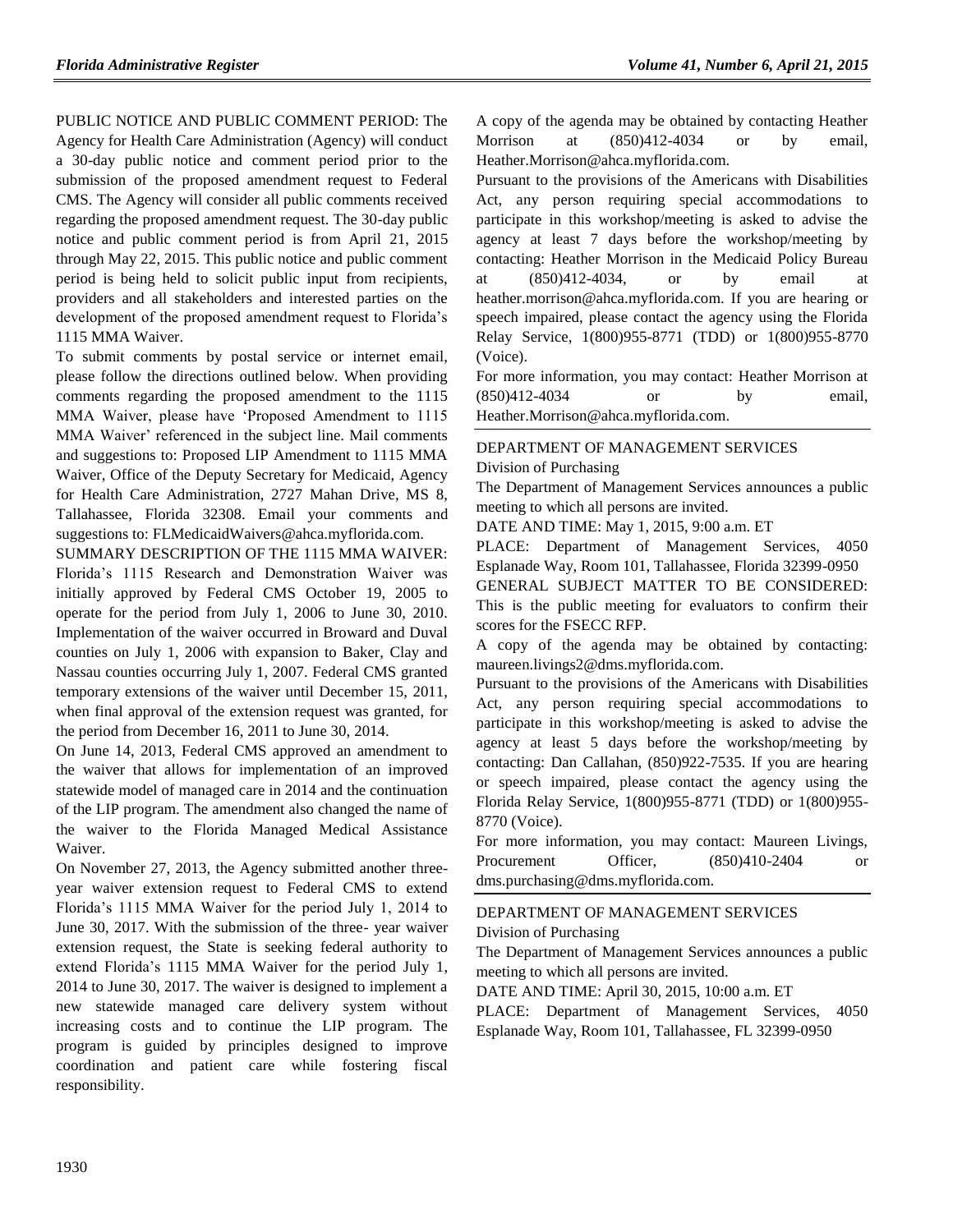GENERAL SUBJECT MATTER TO BE CONSIDERED: The Florida Department of Management Services will conduct a public meeting for the Invitation to Negotiate (ITN) No.: DMS 14/15-011, entitled "People First Human Resources Outsourcing". The purpose of the meeting is for the evaluators to meet in a public forum to submit and confirm technical scoring.

A copy of the agenda may be obtained by contacting: [Tammy.Davis@dms.myflorida.com.](mailto:Tammy.Davis@dms.myflorida.com)

Pursuant to the provisions of the Americans with Disabilities Act, any person requiring special accommodations to participate in this workshop/meeting is asked to advise the agency at least 5 days before the workshop/meeting by contacting: Doug Dickinson, (850)488-0439. If you are hearing or speech impaired, please contact the agency using the Florida Relay Service, 1(800)955-8771 (TDD) or 1(800)955-8770 (Voice).

For more information, you may contact: Tammy Davis, Procurement Officer, (850)410-1423. [dms.purchasing@dms.myflorida.com.](mailto:dms.purchasing@dms.myflorida.com)

#### [DEPARTMENT OF MANAGEMENT SERVICES](https://www.flrules.org/gateway/department.asp?id=60)

[Commission on Human Relations](https://www.flrules.org/gateway/organization.asp?id=245)

The Florida Commission on Human Relations announces a public meeting to which all persons are invited.

DATE AND TIME: Thursday, May 21, 2015, 10:00 a.m. ET

PLACE: Conference call: 1(888)670-3525, passcode 1760507820 then # key

GENERAL SUBJECT MATTER TO BE CONSIDERED: The purpose of the meeting is for the Commission to vote on the disposition of cases pending before it for decision.

A copy of the agenda may be obtained by contacting: Jim Mallue at (850)907-6805 or [Jim.Mallue@fchr.myflorida.com.](mailto:Jim.Mallue@fchr.myflorida.com)

ACCESS POINT: The FCHR office at 4075 Esplanade Way, Room 110, Tallahassee, FL 32399, will serve as an access point for this meeting. Interested persons wishing to attend this meeting may also do so by appearing in person at this designated access point, at which location telephonic access to the meeting will be provided.

If any person decides to appeal any decision made by the Board with respect to any matter considered at this meeting or hearing, he/she will need to ensure that a verbatim record of the proceeding is made, which record includes the testimony and evidence from which the appeal is to be issued.

For more information, you may contact Jim Mallue at (850)907-6805 or [Jim.Mallue@fchr.myflorida.com.](mailto:Jim.Mallue@fchr.myflorida.com)

#### [DEPARTMENT OF HEALTH](https://www.flrules.org/gateway/department.asp?id=64)

#### [Board of Chiropractic](https://www.flrules.org/gateway/organization.asp?id=311)

The Board of Chiropractic Medicine Probable Cause Panel announces a telephone conference call to which all persons are invited.

DATE AND TIME: Tuesday, May 19, 2015, 1:00 p.m.

PLACE: Department of Health, 4042 Bald Cypress Way, Tallahassee, Florida 32399-3257, and at meet me number (888) 670-3525, participant code 7342425515

GENERAL SUBJECT MATTER TO BE CONSIDERED: For cases previously heard by the panel.

A copy of the agenda may be obtained by contacting: Edith Rogers at [edith.rogers@flhealth.gov,](mailto:edith.rogers@flhealth.gov) or by visiting the following website: [http://floridaschiropracticmedicine.gov/meeting-information/.](http://floridaschiropracticmedicine.gov/meeting-information/) Pursuant to the provisions of the Americans with Disabilities Act, any person requiring special accommodations to participate in this workshop/meeting is asked to advise the agency at least 7 days before the workshop/meeting by contacting: Edith Rogers at [edith.rogers@flhealth.gov.](mailto:edith.rogers@flhealth.gov) If you are hearing or speech impaired, please contact the agency using the Florida Relay Service, 1(800)955-8771 (TDD) or 1(800)955-8770 (Voice).

If any person decides to appeal any decision made by the Board with respect to any matter considered at this meeting or hearing, he/she will need to ensure that a verbatim record of the proceeding is made, which record includes the testimony and evidence from which the appeal is to be issued.

For more information, you may contact: Edith Rogers at [edith.rogers@flhealth.gov.](mailto:edith.rogers@flhealth.gov)

### [OTHER AGENCIES AND ORGANIZATIONS](https://www.flrules.org/gateway/department.asp?id=1000)

[Enterprise Florida, Inc.](https://www.flrules.org/gateway/organization.asp?id=680)

Enterprise Florida, Inc. and the Florida Defense Support Task Force announce a public meeting to which all persons are invited.

DATE AND TIME: Thursday, May 21, 2015, 09:00 a.m. – 5:00 p.m.

PLACE: DoubleTree by Hilton Tallahassee, 101 S Adams Street, Tallahassee, Florida 32301

GENERAL SUBJECT MATTER TO BE CONSIDERED: This meeting will discuss proposed actions that will assist in preserving, protecting and enhancing Florida's military installations and missions.

A copy of the agenda may be obtained by contacting: Marcy Sanders, (850)878-4566[, msanders@enterpriseflorida.com.](mailto:msanders@enterpriseflorida.com)

Pursuant to the provisions of the Americans with Disabilities Act, any person requiring special accommodations to participate in this workshop/meeting is asked to advise the agency at least 1 day before the workshop/meeting by contacting: Marcy Sanders, (850)878-4566, [msanders@enterpriseflorida.com.](mailto:msanders@enterpriseflorida.com) If you are hearing or speech impaired, please contact the agency using the Florida Relay Service, 1(800)955-8771 (TDD) or 1(800)955-8770 (Voice).

For more information, you may contact: Bruce Grant, (850)878-0826, [bgrant@enterpriseflorida.com.](mailto:bgrant@enterpriseflorida.com)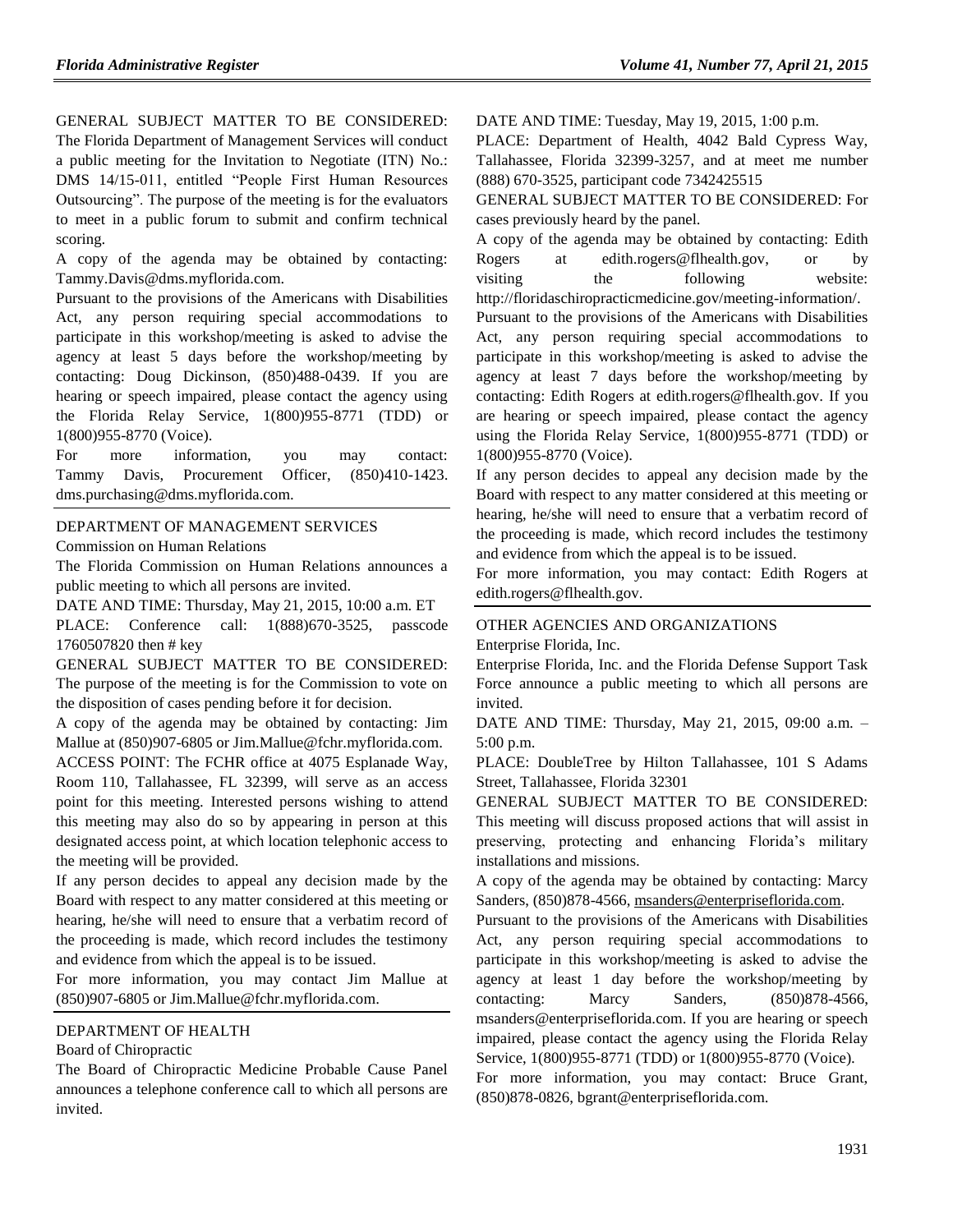#### [OTHER AGENCIES AND ORGANIZATIONS](https://www.flrules.org/gateway/department.asp?id=1000) [ATKINS -](https://www.flrules.org/gateway/organization.asp?id=1002) Tampa

The Florida Department of Transportation (FDOT), District Seven announces a public meeting to which all persons are invited.

DATE AND TIME: Monday, April 27, 2015, 5:00 p.m. – 7:00 p.m.

PLACE: Riverhaven Village Community Club, 11450 West Riverhaven Drive, Homosassa, Florida, 34448

GENERAL SUBJECT MATTER TO BE CONSIDERED: This meeting will provide property and business owners, interested citizens, and organizations the opportunity to review project information, and comment on the proposed Halls River Road Bridge replacement. The meeting will be held in an informal, open house format. There will be no formal presentation. Project aerials, plan sets, and graphic exhibits will be on display for review. FDOT will be available beginning at 5:00 p.m. to discuss the project and answer questions, including those pertaining to maintenance of traffic for the community during construction.

Written comments may be provided by completing a comment form and placing it in the comment box at the meeting. You may also mail your comments to the address pre-printed on the back of the form. Email comments to: Michael Ojo, P.E., Project Manager, [michael.ojo@dot.state.fl.us.](mailto:michael.ojo@dot.state.fl.us) All comments must be postmarked or emailed no later than Thursday, May 7, 2015.

Public participation is solicited without regard to race, color, national origin, age, sex, religion, disability or family status. Persons requiring special accommodations under the Americans with Disabilities Act to participate in this meeting, or persons who require translation services (free of charge) are asked to advise the agency at least 2 days prior to the meeting by contacting: Michael Ojo, P.E., Project Manager, at 1(800)226-7220, (813)975-6675, or [michael.ojo@dot.state.fl.us.](mailto:michael.ojo@dot.state.fl.us)

A copy of the agenda may be obtained by contacting: Michael Ojo, P.E., Project Manager, at 1(800)226-7220, (813)975- 6675, or [michael.ojo@dot.state.fl.us.](mailto:michael.ojo@dot.state.fl.us)

Pursuant to the provisions of the Americans with Disabilities Act, any person requiring special accommodations to participate in this workshop/meeting is asked to advise the agency at least 2 days before the workshop/meeting by contacting: Michael Ojo, P.E., Project Manager, at 1(800)226- 7220, (813)975-6675, or [michael.ojo@dot.state.fl.us.](mailto:michael.ojo@dot.state.fl.us) If you are hearing or speech impaired, please contact the agency using the Florida Relay Service, 1(800)955-8771 (TDD) or 1(800)955-8770 (Voice).

For more information, you may contact: Michael Ojo, P.E., Project Manager, at 1(800)226-7220, (813)975-6675, or [michael.ojo@dot.state.fl.us.](mailto:michael.ojo@dot.state.fl.us)

Section VII Notice of Petitions and Dispositions Regarding Declaratory Statements

# **NONE**

# Section VIII Notice of Petitions and Dispositions Regarding the Validity of Rules

Notice of Petition for Administrative Determination has been filled with the Division of Administrative Hearings on the following rules:

# **NONE**

Notice of Disposition of Petition for Administrative Determination has been filled with the Division of Administrative Hearings on the following rules:

# **NONE**

Section IX Notice of Petitions and Dispositions Regarding Non-rule Policy Challenges

# **NONE**

Section X Announcements and Objection Reports of the Joint Adminstrative Procedures Committee

# **NONE**

Section XI Notices Regarding Bids, Proposals and Purchasing

NONE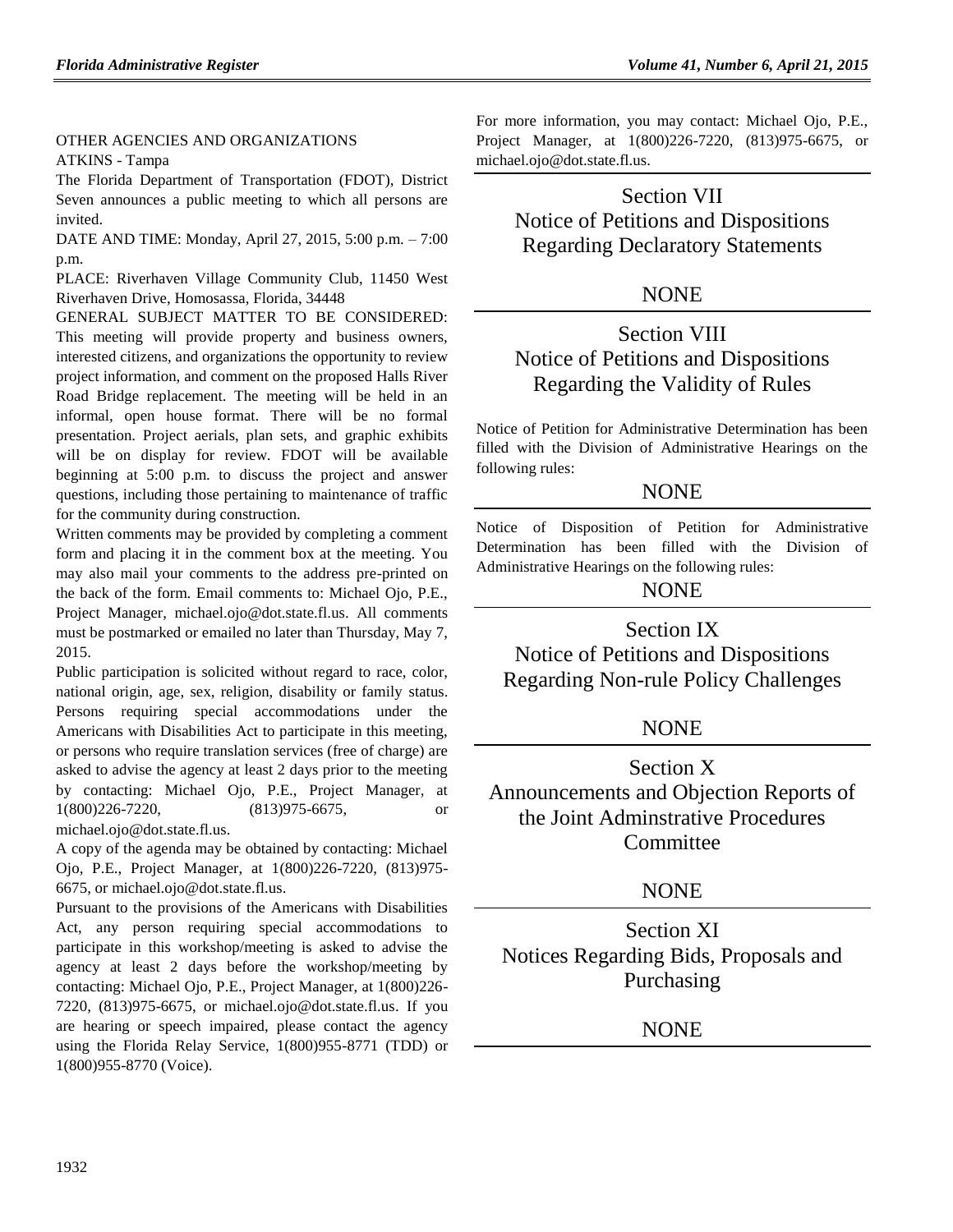# Section XII Miscellaneous

#### [FISH AND WILDLIFE CONSERVATION COMMISSION](https://www.flrules.org/gateway/department.asp?id=68) [Vessel Registration and Boating Safety](https://www.flrules.org/gateway/organization.asp?id=350)

# AVAILABILITY OF GRANT FUNDS FOR BOATING

### SAFETY AND EDUCATION

The Florida Fish and Wildlife Conservation Commission (FWC) announces the availability of grant funds under the Florida Boating Safety and Education Grant Program (FBSEGP). Grant funds will be used for the development and implementation of local, regional and statewide projects targeting improved boater awareness of safe boating practices among Florida's boating public.

Projects must enhance recreational boating safety. Innovative projects are encouraged, especially those that complement and reinforce the Commission's critical boating safety messaging based on the analysis of Florida's annual boating accident statistics. Proposals should include a system to measure the effectiveness of the project.

County governments and municipalities of the State of Florida, other governmental entities, and registered 501-C3 Not-For-Profit organizations that have a proven record of direct involvement in boating safety education initiatives in Florida are eligible to apply.

Applications for grant funding for fiscal year 2015-2016 will be accepted beginning April 21, 2015. Applications must be received by FWC before close of business on June 5, 2015. Applications received after the deadline will be ineligible for consideration. Program guidelines and application form may be downloaded from the website [http://myfwc.com/boating/grant-programs/safety-and-](http://myfwc.com/boating/grant-programs/safety-and-education/)

[education/.](http://myfwc.com/boating/grant-programs/safety-and-education/) For more information, email [BoaterEducationUpdate@MyFWC.com](mailto:BoaterEducationUpdate@MyFWC.com) or call (850)488- 5600.